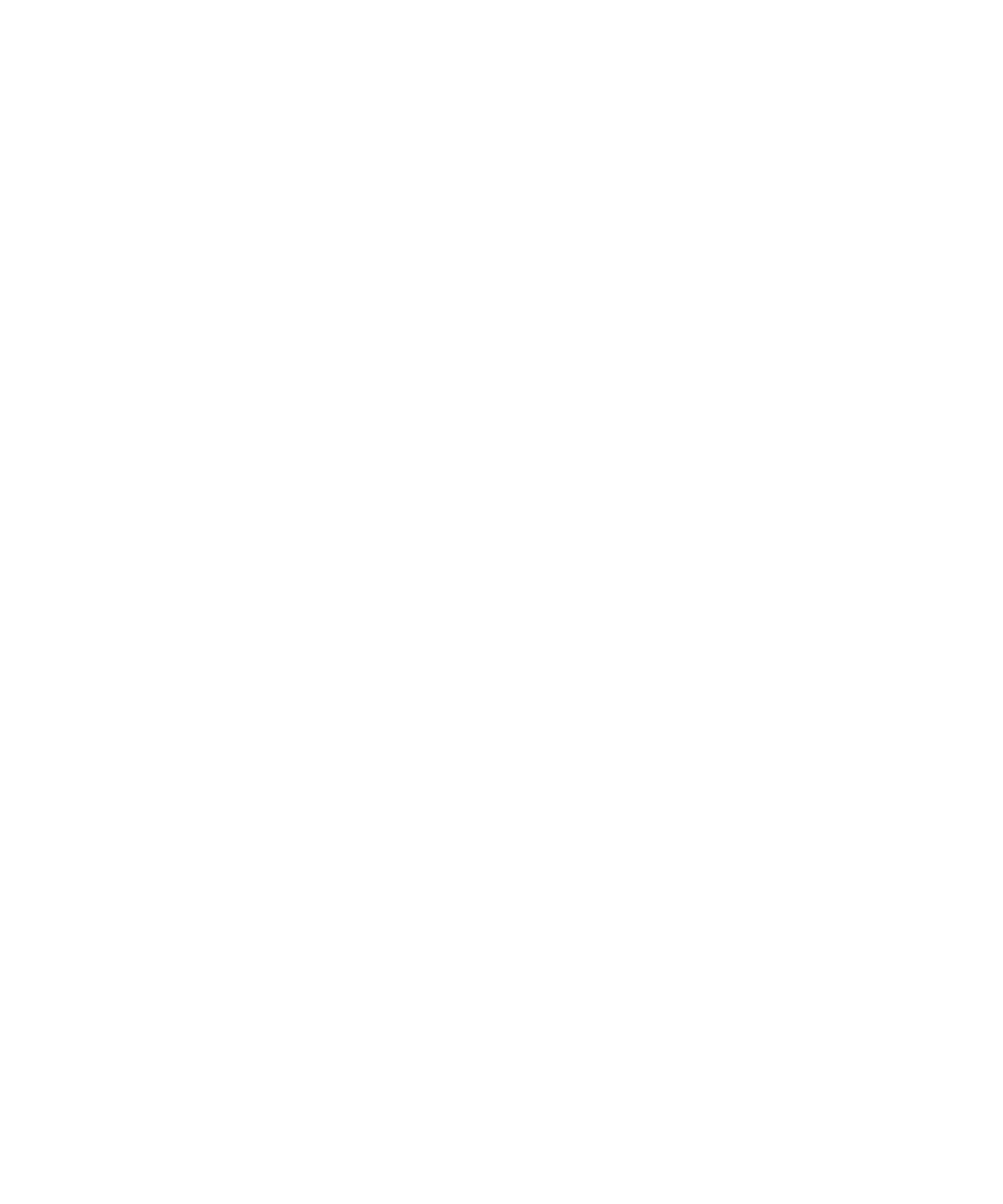*IBM Rational DOORS for Rational Rose Interface*

*Using Rational DOORS for Rational Rose Interface*

*Release 2.10.1*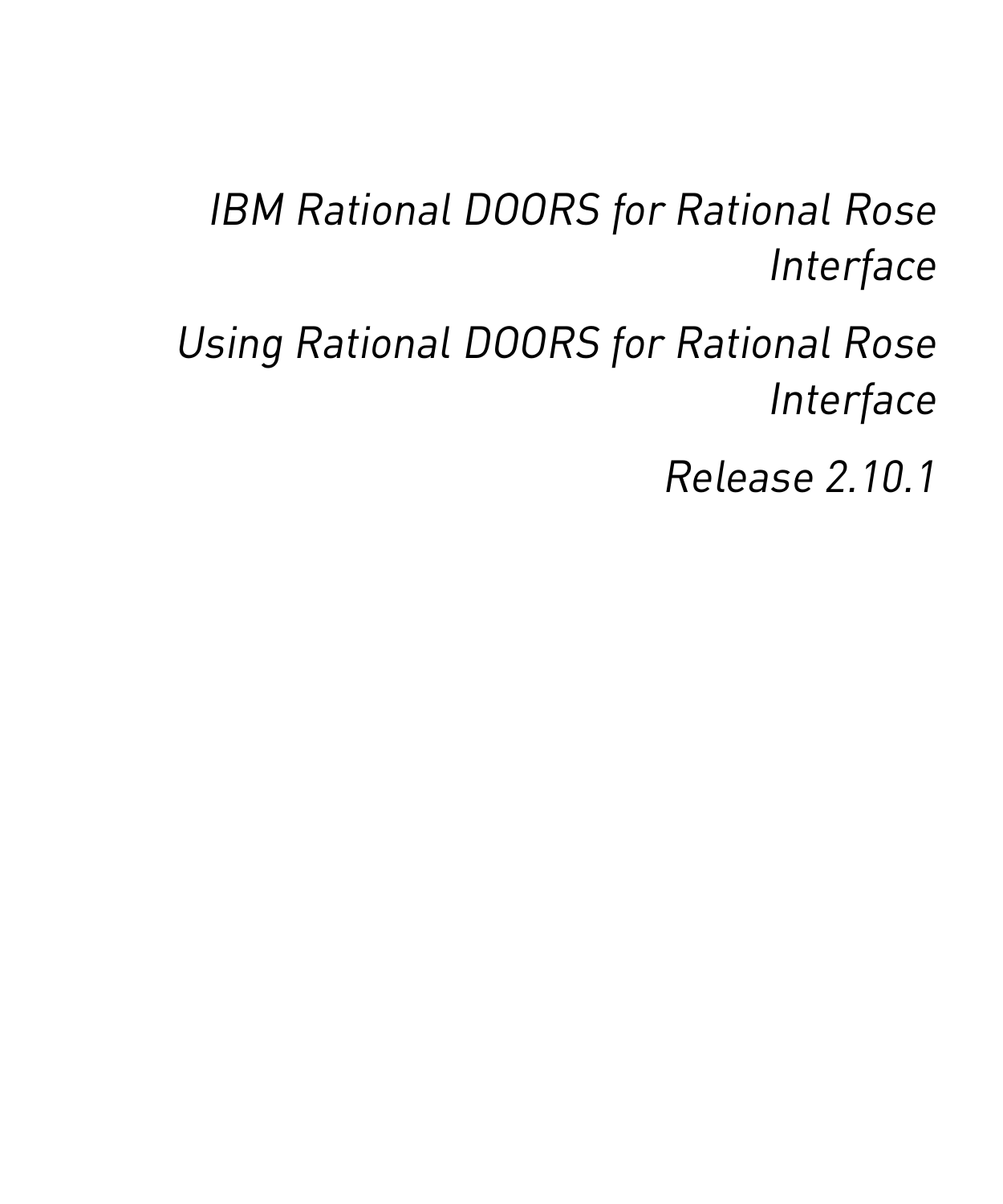Before using this information, be sure to read the general information under the ["Notices" chapter on page 27.](#page-32-0)

This edition applies to **IBM Rational DOORS for Rational Rose Interface**, **VERSION 2.10.1**, and to all subsequent releases and modifications until otherwise indicated in new editions.

#### © **Copyright IBM Corporation 1993, 2009**

US Government Users Restricted Rights—Use, duplication or disclosure restricted by GSA ADP Schedule Contract with IBM Corp.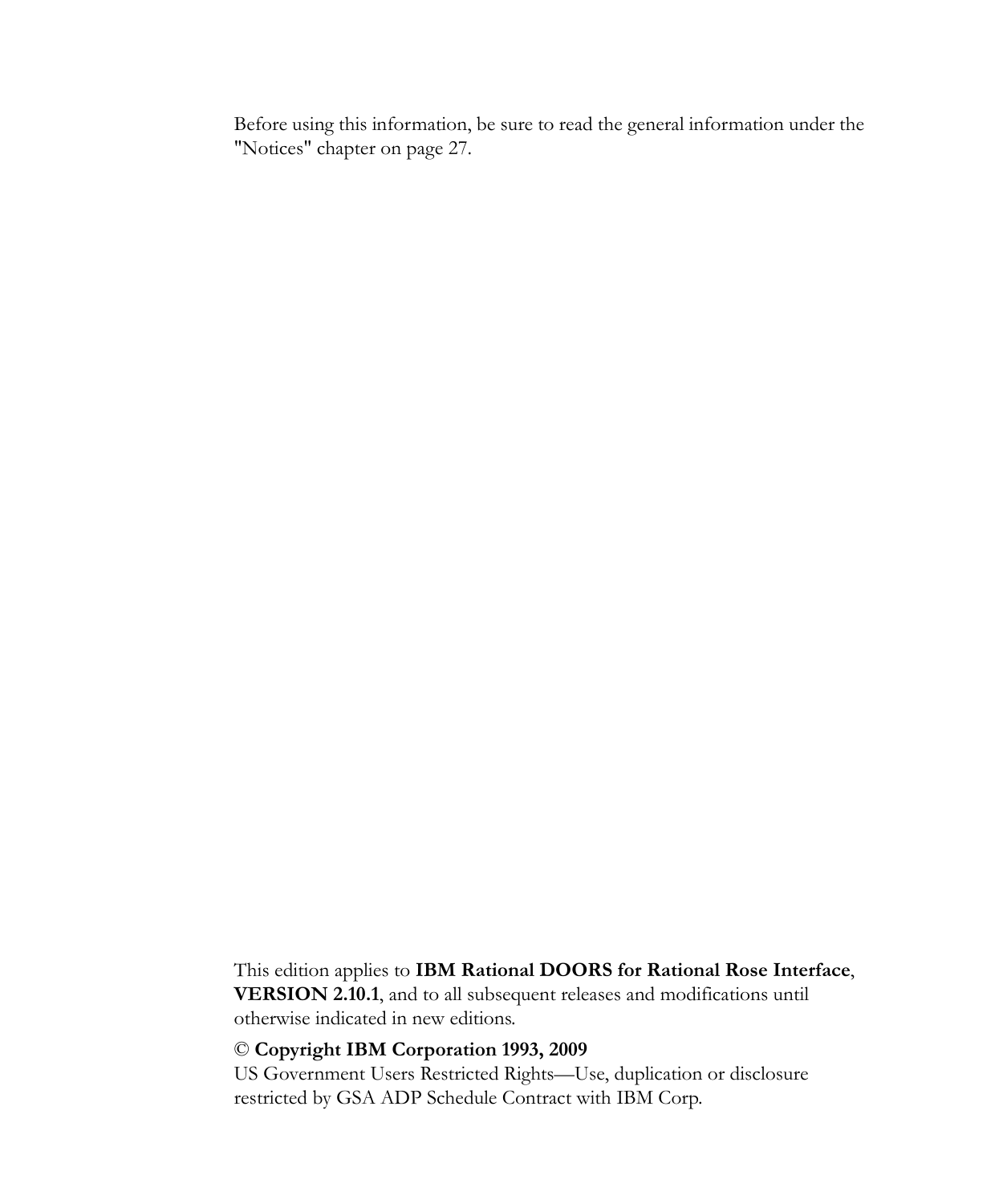# *Table of contents*

| <b>Chapter 1: About this manual</b>                                |   |
|--------------------------------------------------------------------|---|
|                                                                    |   |
|                                                                    |   |
| <b>Chapter 2: Concepts</b>                                         | 3 |
|                                                                    |   |
|                                                                    |   |
|                                                                    |   |
|                                                                    |   |
|                                                                    |   |
|                                                                    |   |
| <b>Chapter 3: Using Rational DOORS for Rational Rose Interface</b> | 9 |

# **[Chapter 4: Troubleshooting 21](#page-26-0)**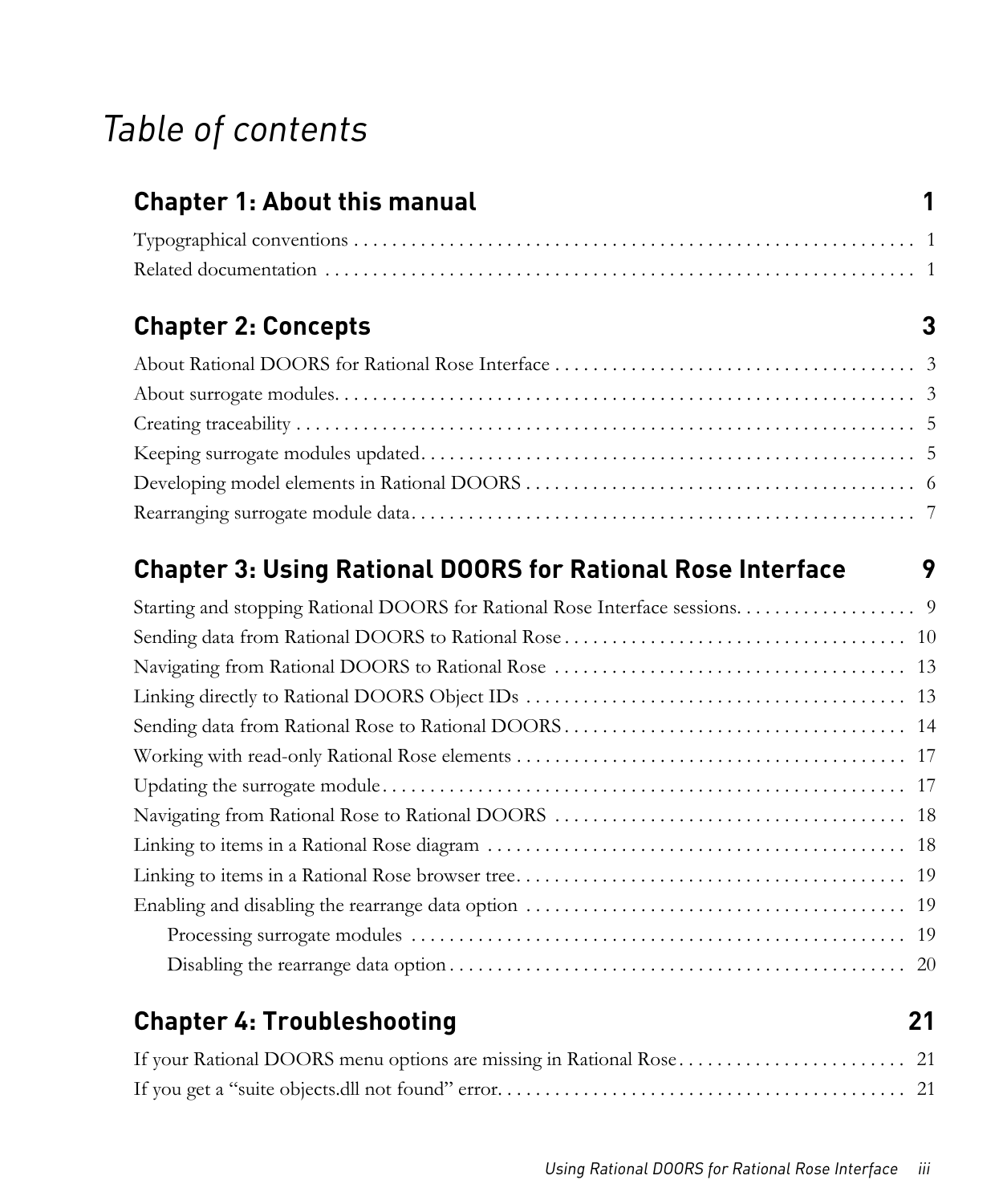| <b>Chapter 5: Contacting support</b> | 23 |
|--------------------------------------|----|
|                                      |    |
|                                      |    |
|                                      |    |
|                                      |    |
| <b>Chapter 6: Notices</b>            | 27 |
|                                      |    |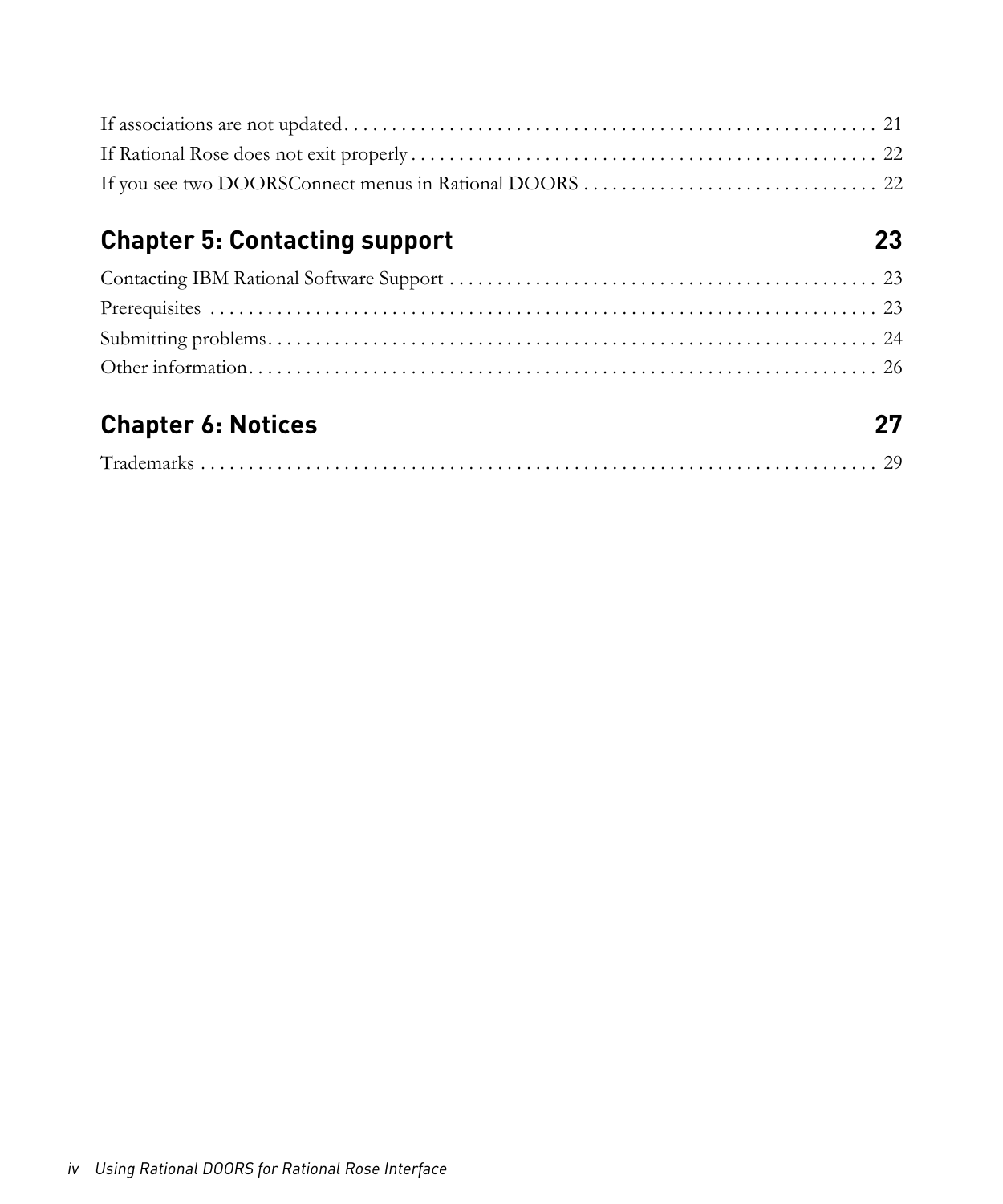# *1 About this manual*

<span id="page-6-0"></span>Welcome to IBM® Rational® DOORS® for Rational Rose® Interface.

Rational DOORS for Rational Rose Interface transfers data between Rational DOORS and Rational Rose. It lets you add traceability to your software design process.

This manual describes how to use version 2.10.1 of Rational DOORS for Rational Rose Interface. It assumes that you know how to use both Rational DOORS and Rational Rose.

#### <span id="page-6-1"></span>**Typographical conventions**

The following typographical conventions are used in this manual:

| <b>Typeface or</b><br>Symbol | <b>Meaning</b>                                                                                                            |
|------------------------------|---------------------------------------------------------------------------------------------------------------------------|
| <b>Bold</b>                  | Important items, and items that you can select, including<br>buttons and menus. For example: Click Yes to continue.       |
| <i>Italics</i>               | Book titles                                                                                                               |
| Courier                      | Commands, files, and directories; computer output. For<br>example: Edit your .properties file.                            |
|                              | A menu choice. For example: Select File > Open. This means<br>select the File menu, then select the Open command from it. |

#### <span id="page-6-2"></span>**Related documentation**

The following table describes where to find information in the documentation set:

| For information on        | See                                     |
|---------------------------|-----------------------------------------|
| How to use Rational DOORS | The Rational DOORS documentation<br>set |
| How to use Rational Rose  | The Rational Rose documentation set     |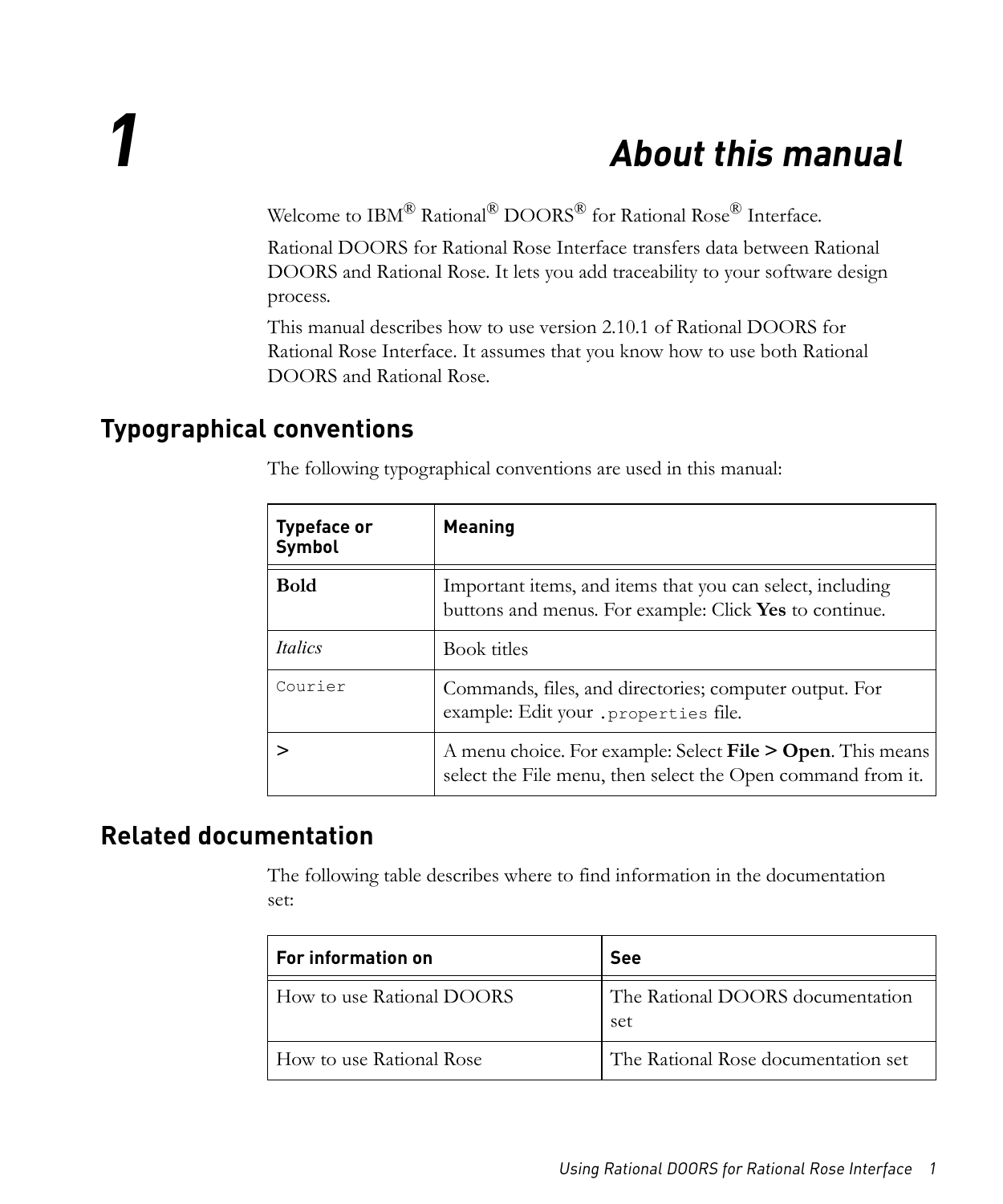| For information on                                           | <b>See</b>                                                                                               |
|--------------------------------------------------------------|----------------------------------------------------------------------------------------------------------|
| DOORS for Rational Rose Interface                            | What's new in version 2.10.1 of Rational   The Rational DOORS for Rational Rose<br>Interface readme file |
| How to install Rational DOORS for<br>Rational Rose Interface | <b>Rational DOORS Installation Guide</b>                                                                 |

These documents are on the Rational Information Center at http://publib.boulder.ibm.com/infocenter/rsdp/v1r0m0/index.jsp.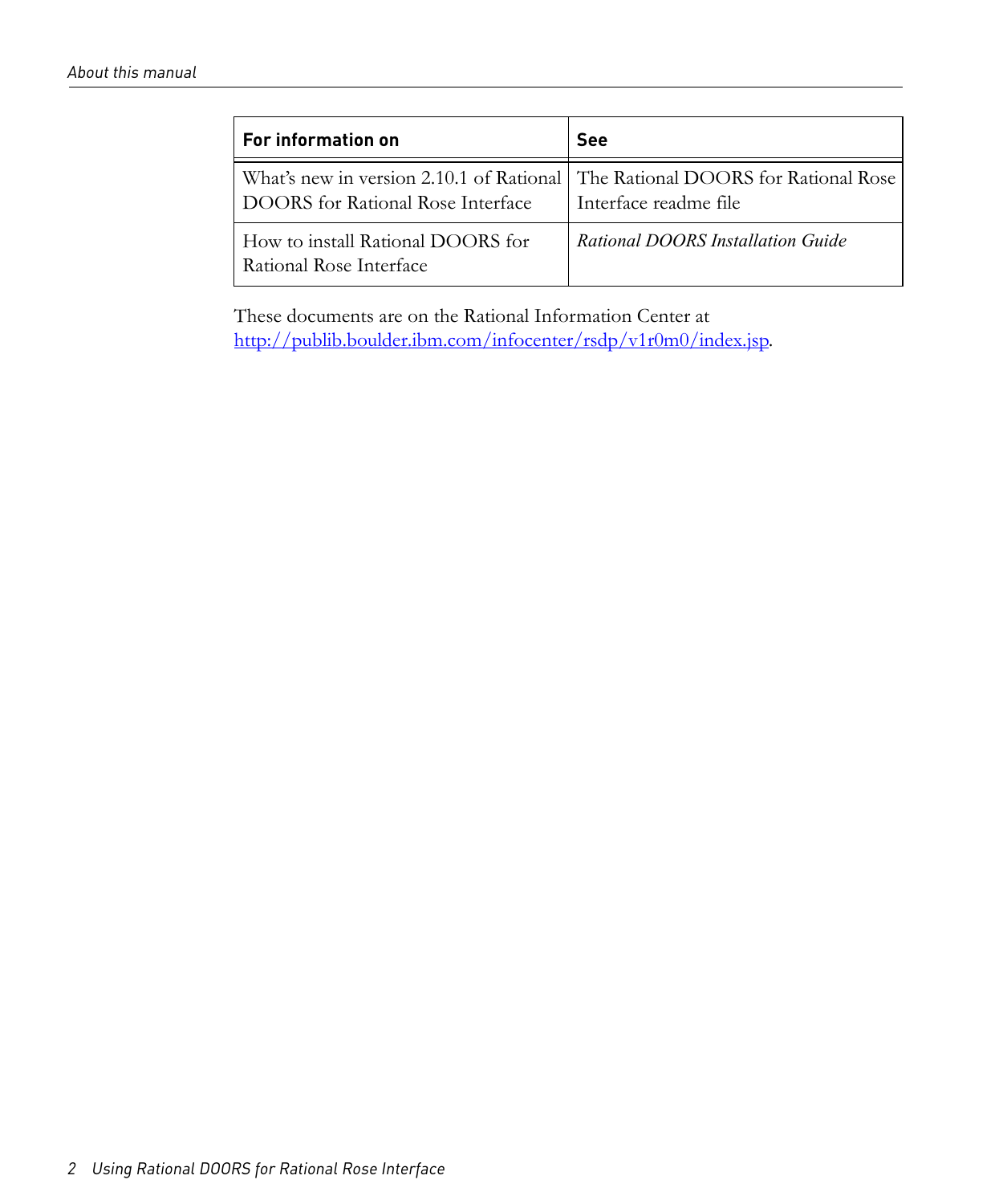# <span id="page-8-0"></span>*2 Concepts*

This chapter introduces and explains the following background concepts:

- [About Rational DOORS for Rational Rose Interface](#page-8-1)
- [About surrogate modules](#page-8-2)
- [Creating traceability](#page-10-0)
- [Keeping surrogate modules updated](#page-10-1)
- [Developing model elements in Rational DOORS](#page-11-0)
- [Rearranging surrogate module data](#page-12-0)

# <span id="page-8-3"></span><span id="page-8-1"></span>**About Rational DOORS for Rational Rose Interface**

Rational DOORS is a powerful tool for creating, structuring and managing complex information, such as the requirements and use case scenarios associated with software development projects.

Rational Rose is an object-oriented modeling tool that supports the analysis and design of software. Rational DOORS for Rational Rose Interface lets you transfer data between Rational DOORS and Rational Rose, allowing you to add traceability to your software design process.

With Rational DOORS for Rational Rose Interface, you can:

- Manage your software development projects by establishing traceability between requirements and software design.
- Assess how requirements impact your software design.
- Identify requirements that have not been addressed by the software design.
- Find design elements that are not justified by requirements.
- Find out which requirements are associated with a specific element of the software design, and vice versa.
- Verify and demonstrate that your design meets your customer requirements.

# <span id="page-8-4"></span><span id="page-8-2"></span>**About surrogate modules**

Rational DOORS for Rational Rose Interface lets you send elements in a Rational Rose model to a Rational DOORS project.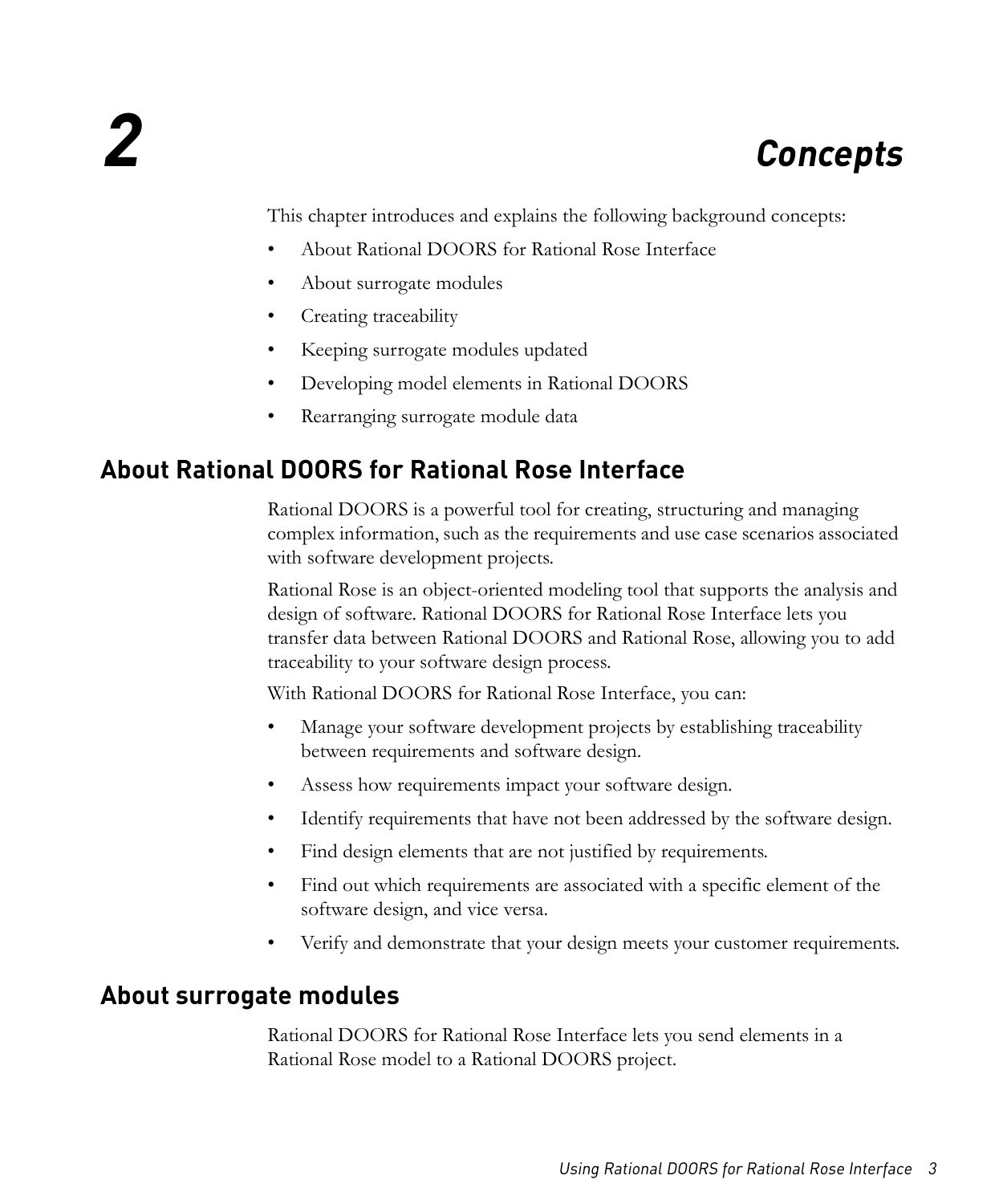Rational DOORS for Rational Rose Interface creates a Rational DOORS formal **surrogate module** to store the Rational Rose data. The surrogate module is an anchor point in Rational DOORS that lets you link the requirements in Rational DOORS to the software elements in Rational Rose.

The surrogate module has the same name as the Rational Rose model.

For each element you send, Rational DOORS for Rational Rose Interface automatically creates an object in the surrogate module. The new object has the following Rational DOORS attributes:

<span id="page-9-0"></span>

| <b>Rational DOORS attribute</b>                 | Value                                                                                                                                                                                                                                                          |
|-------------------------------------------------|----------------------------------------------------------------------------------------------------------------------------------------------------------------------------------------------------------------------------------------------------------------|
| Deleted in Rational Rose?                       | This is used to keep track of whether the element has<br>been deleted from the Rational Rose model.                                                                                                                                                            |
|                                                 | When you first send the element to Rational DOORS,<br>it is set to False.                                                                                                                                                                                      |
|                                                 | If you subsequently delete the element from the<br>Rational Rose model, it is set to <b>True</b> the next time<br>you update the data in Rational DOORS, so that you<br>can see what it was linked to (see "Keeping surrogate<br>modules updated," on page 5). |
| Documentation from<br>Rational Rose             | If you send the documentation associated with the<br>element in the Rational Rose model, it is stored in this<br>attribute.                                                                                                                                    |
| <b>External Documents from</b><br>Rational Rose | The location of any attachments to the Rational Rose<br>Model File.                                                                                                                                                                                            |
| Object Short Text                               | The name of the element in the Rational Rose model.                                                                                                                                                                                                            |
| Object Text                                     | The section and name of the element in the Rational<br>Rose model.                                                                                                                                                                                             |
| Read only in Rational Rose                      | This attribute is <b>True</b> for read-only Rational Rose<br>elements, and <b>False</b> for elements that can be<br>modified.                                                                                                                                  |
| Rational Rose Element<br>Identifier             | A unique identifier assigned by Rational Rose to the<br>element in the Rational Rose model.                                                                                                                                                                    |
| Rational Rose Model File                        | The location of the Rational Rose model.                                                                                                                                                                                                                       |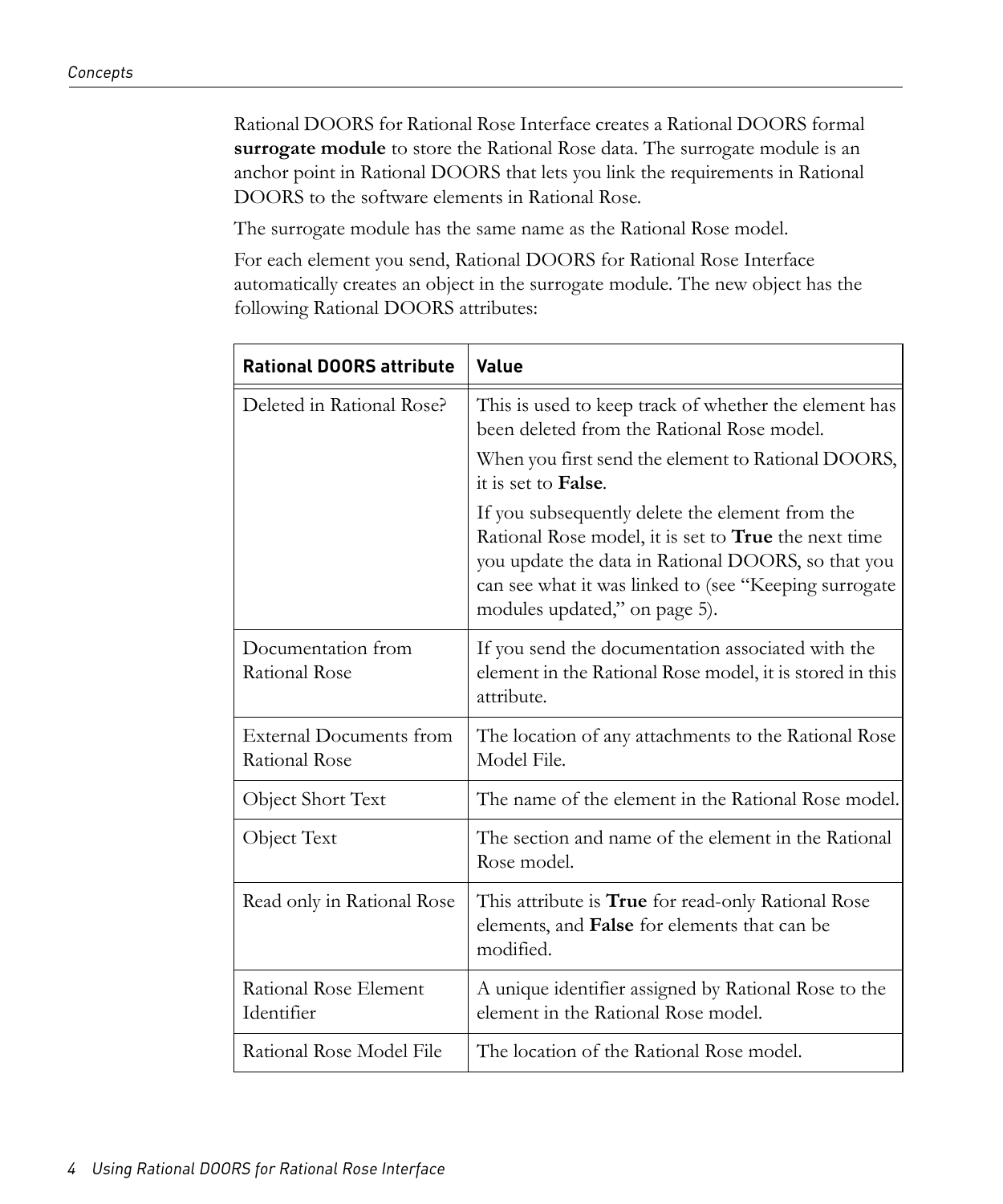| <b>Rational DOORS attribute</b>  | Value                                                                                          |
|----------------------------------|------------------------------------------------------------------------------------------------|
| Rational Rose Type               | The type of the element in the Rational Rose model,<br>for example UseCase, Class or Category. |
| Stereotype from Rational<br>Rose | The stereotype of the element in the Rational Rose<br>model.                                   |

<span id="page-10-3"></span>The objects in the surrogate module are organized in a hierarchy based on the type of the model element.

All of the classes are grouped under the heading **Class**, all of the categories are grouped under the heading **Category**, and so forth. When you send class elements, you can also send the operations and attributes associated with the class. Each operation and attribute becomes a child of the class object.

# <span id="page-10-4"></span><span id="page-10-0"></span>**Creating traceability**

You use a surrogate module in the same way as all other Rational DOORS modules. You can link its objects to objects in other modules, you can create your own views and you can exploit the power of Rational DOORS traceability tools.

The surrogate module acts like a bridge between the Rational Rose model and the Rational DOORS project.

With Rational DOORS for Rational Rose Interface, you can apply standard Rational DOORS traceability functions, such as impact and trace analysis, to elements in Rational Rose models. For example, you can find out which requirements are impacted by a particular element or set of elements in your Rational Rose model, or you can find out if there are any requirements which are not linked to elements in your Rational Rose model.

# <span id="page-10-1"></span>**Keeping surrogate modules updated**

<span id="page-10-2"></span>You use Rational DOORS to store your requirements, and Rational Rose to store your software model.

#### **When you work on requirements, you use Rational DOORS. When you work on your software model, you use Rational Rose.**

As you develop your software model in Rational Rose, you should periodically feed the changes you make in Rational Rose back to the surrogate module, to keep it up to date. To update, refer to ["Updating the surrogate module," on page](#page-22-2)  [17](#page-22-2).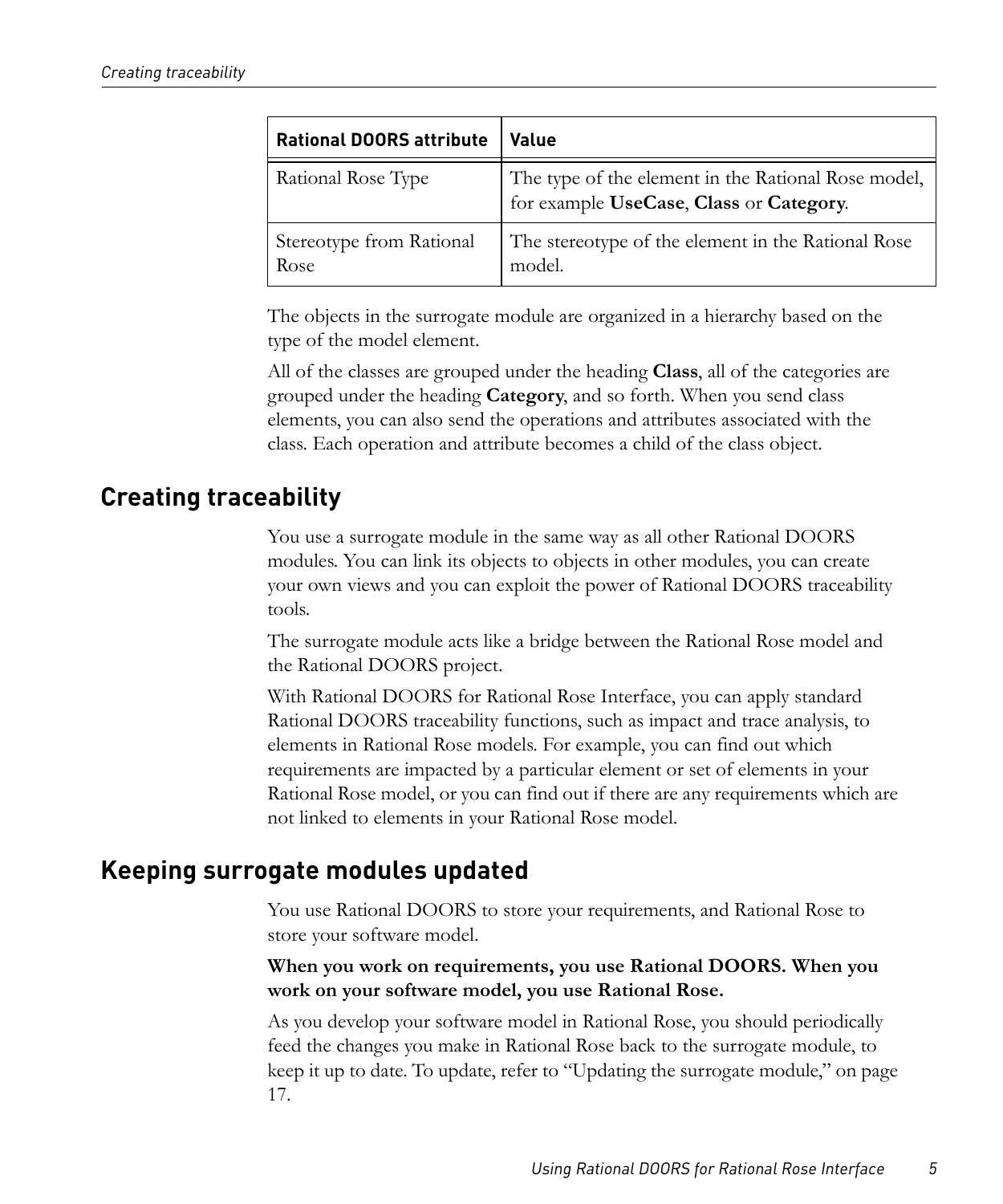If you delete an element from the Rational Rose model, the next time you update the surrogate module, the **Deleted in Rose?** attribute of the corresponding Rational DOORS object is set to **True**. This lets you identify the requirements that are linked to deleted model elements so you can link them to valid model elements.

<span id="page-11-2"></span>**Note** In earlier versions of Rational DOORS for Rational Rose Interface, we used the terms **synchronizing** and **performing consistency checks** to mean updating the surrogate module.

#### <span id="page-11-1"></span><span id="page-11-0"></span>**Developing model elements in Rational DOORS**

You can use Rational DOORS to develop model elements and then send them to Rational Rose.

For example, you may decide to generate your use cases in Rational DOORS while you're developing the requirements for your project. You may find it helpful to create links between the requirements and use cases as you develop them.

**Note** Rational DOORS for Rational Rose Interface provides a template to help you develop use cases in Rational DOORS. To access the template, restore the module archive use case template.dma in your IBM\Rational\DOORS\9.2\training directory.

When you are ready to transfer the use cases to your Rational Rose model, use Rational DOORS for Rational Rose Interface to send the data from Rational DOORS to Rational Rose. Each object you send becomes an element in the target Rational Rose model.

The new element has the following properties:

| <b>Rational Rose property</b> | Value                                                                                                       |
|-------------------------------|-------------------------------------------------------------------------------------------------------------|
| Name                          | The Rational DOORS object heading. If the object<br>does not have a heading, the object identifier is used. |
| Documentation                 | The Rational DOORS object text.                                                                             |

Rational DOORS for Rational Rose Interface automatically sends the data straight back to Rational DOORS, creating a surrogate module in Rational DOORS which contains an object for each object you sent. It creates a link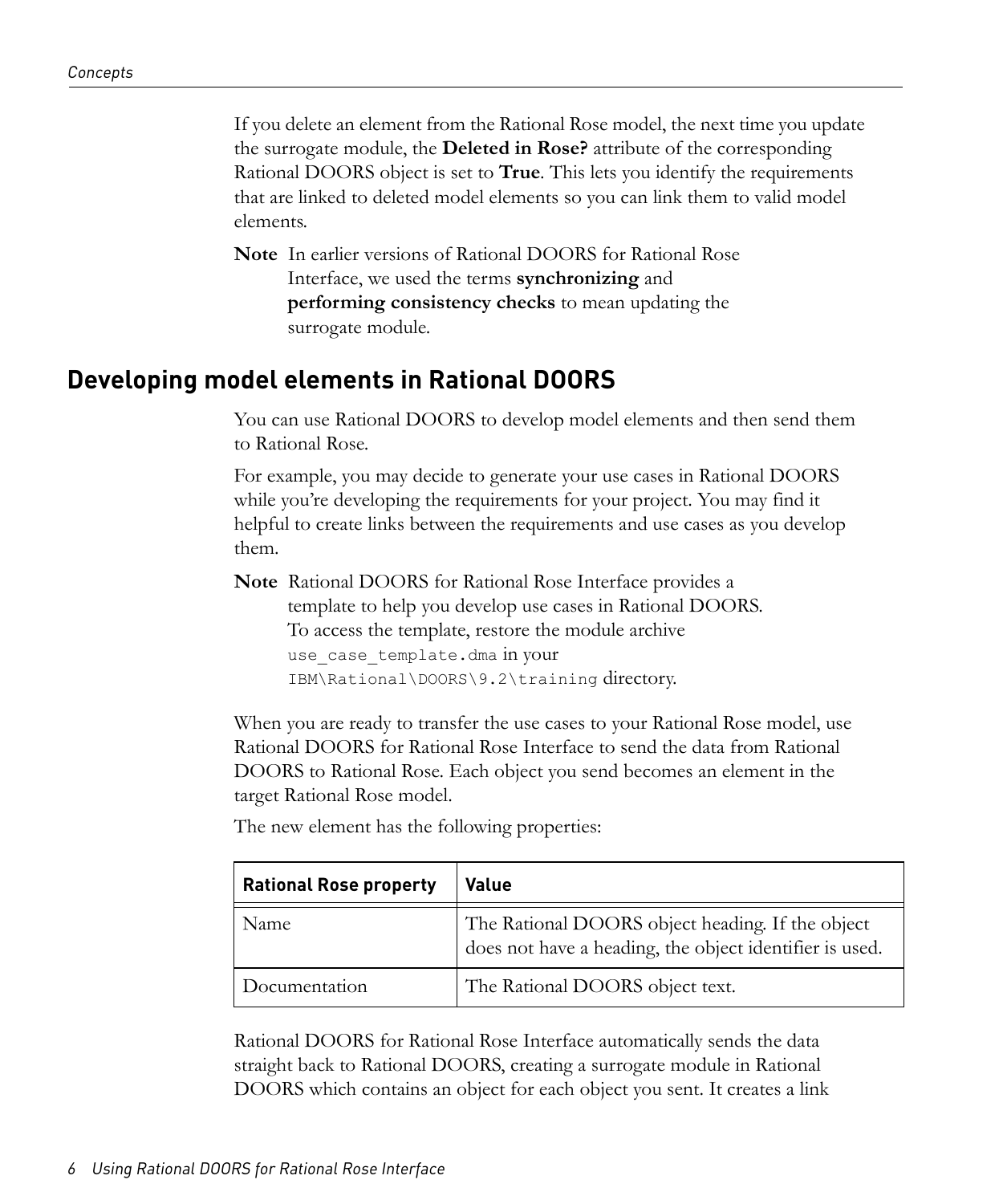between the object in the original Rational DOORS module and the corresponding object in the Rational DOORS surrogate module.

As you develop your software model in Rational Rose, you should periodically feed the changes you make in Rational Rose back to the surrogate module, to update it (see ["Updating the surrogate module," on page 17\)](#page-22-2).

**Note** Rational DOORS for Rational Rose Interface does not update the original Rational DOORS module; it only updates the surrogate module. If you want to keep the original module up to date, you must do so manually.

#### <span id="page-12-1"></span><span id="page-12-0"></span>**Rearranging surrogate module data**

By default, the data in surrogate modules is arranged so that each class operation is located below the last sub-class that inherited the operation.

For example, there are two classes A and B, where:

- B is a sub-class of A
- A has two operations, OPR1 and OPR2
- B inherits both operations

In the Rational DOORS surrogate module, the operations are displayed below the B class heading.

When sending data from Rational DOORS to Rational Rose, or updating a surrogate module, you can rearrange the data so that each operation is located under its original base class.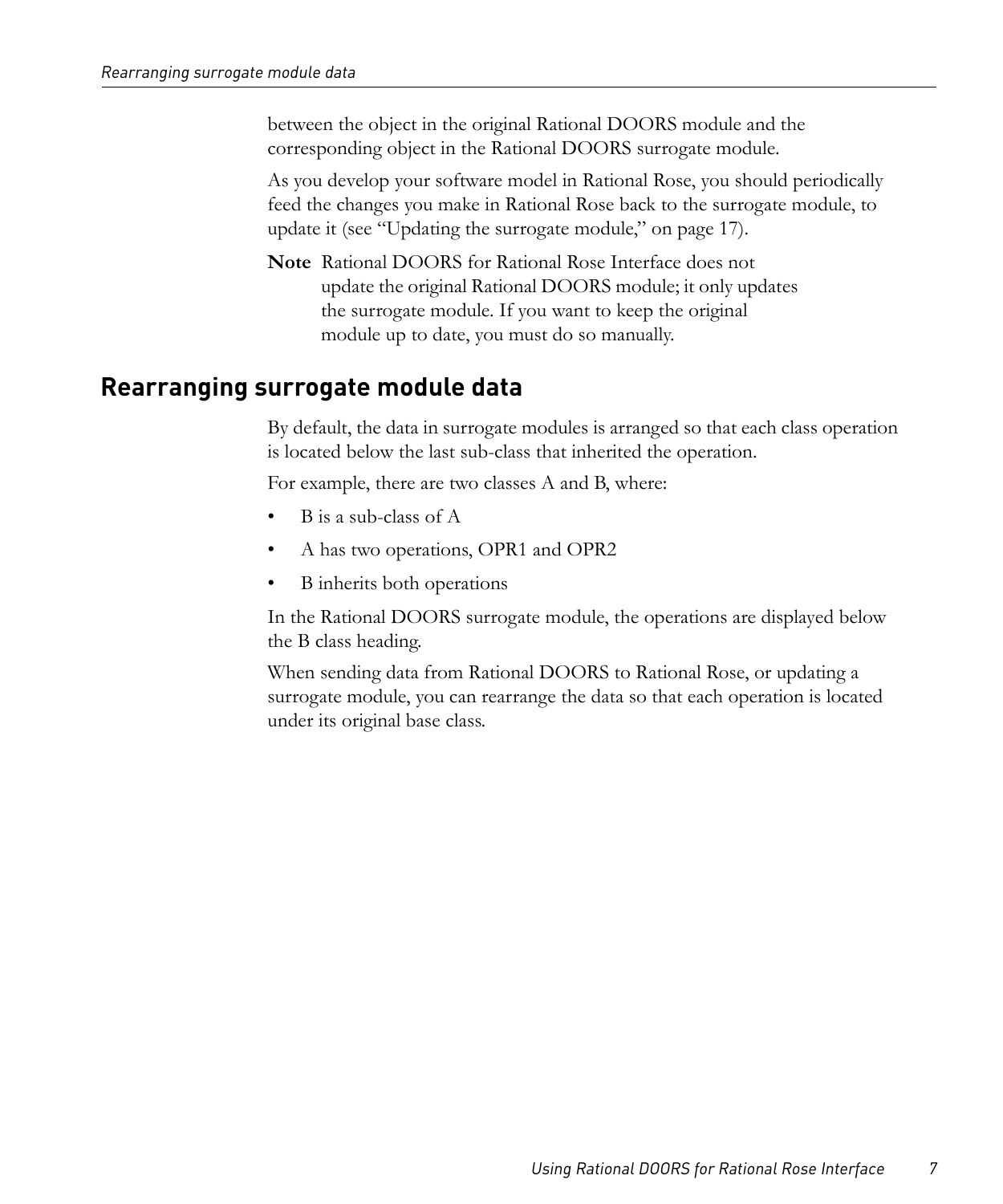*Concepts*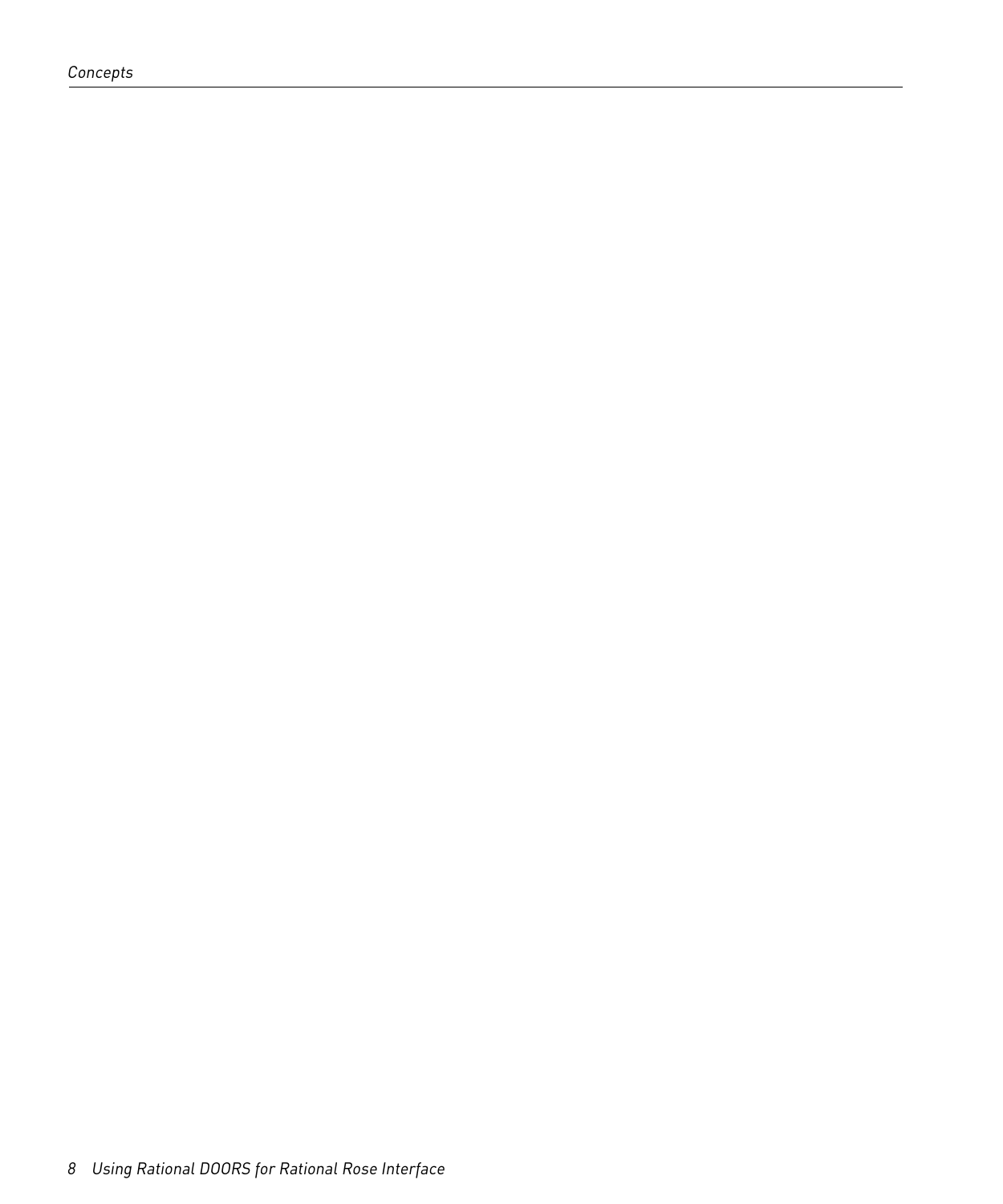# <span id="page-14-0"></span>*3 Using Rational DOORS for Rational Rose Interface*

This chapter describes how to use:

- [Starting and stopping Rational DOORS for Rational Rose Interface sessions](#page-14-1)
- [Sending data from Rational DOORS to Rational Rose](#page-15-0)
- [Navigating from Rational DOORS to Rational Rose](#page-18-0)
- [Linking directly to Rational DOORS Object IDs](#page-18-1)
- [Sending data from Rational Rose to Rational DOORS](#page-19-0)
- [Working with read-only Rational Rose elements](#page-22-0)
- [Updating the surrogate module](#page-22-1)
- [Navigating from Rational Rose to Rational DOORS](#page-23-0)
- [Linking to items in a Rational Rose diagram](#page-23-1)
- [Linking to items in a Rational Rose browser tree](#page-24-0)
- [Enabling and disabling the rearrange data option](#page-24-1)

# <span id="page-14-2"></span><span id="page-14-1"></span>**Starting and stopping Rational DOORS for Rational Rose Interface sessions**

Before you can use Rational DOORS for Rational Rose Interface to transfer data or navigate between Rational DOORS and Rational Rose, you must start a Rational DOORS for Rational Rose Interface session. You can start a session on either Windows $^{\circledR}$  or UNIX $^{\circledR}$ .

Follow the steps below according you the platform you are using.

#### **To start a Rational DOORS for Rational Rose Interface session on Windows:**

- **1.** Start Rational Rose.
- **2.** Log in to Rational DOORS.

You are ready to start transferring data between Rational Rose and Rational DOORS.

#### **To start a Rational DOORS for Rational Rose Interface session on UNIX:**

**1.** Log in to Rational DOORS.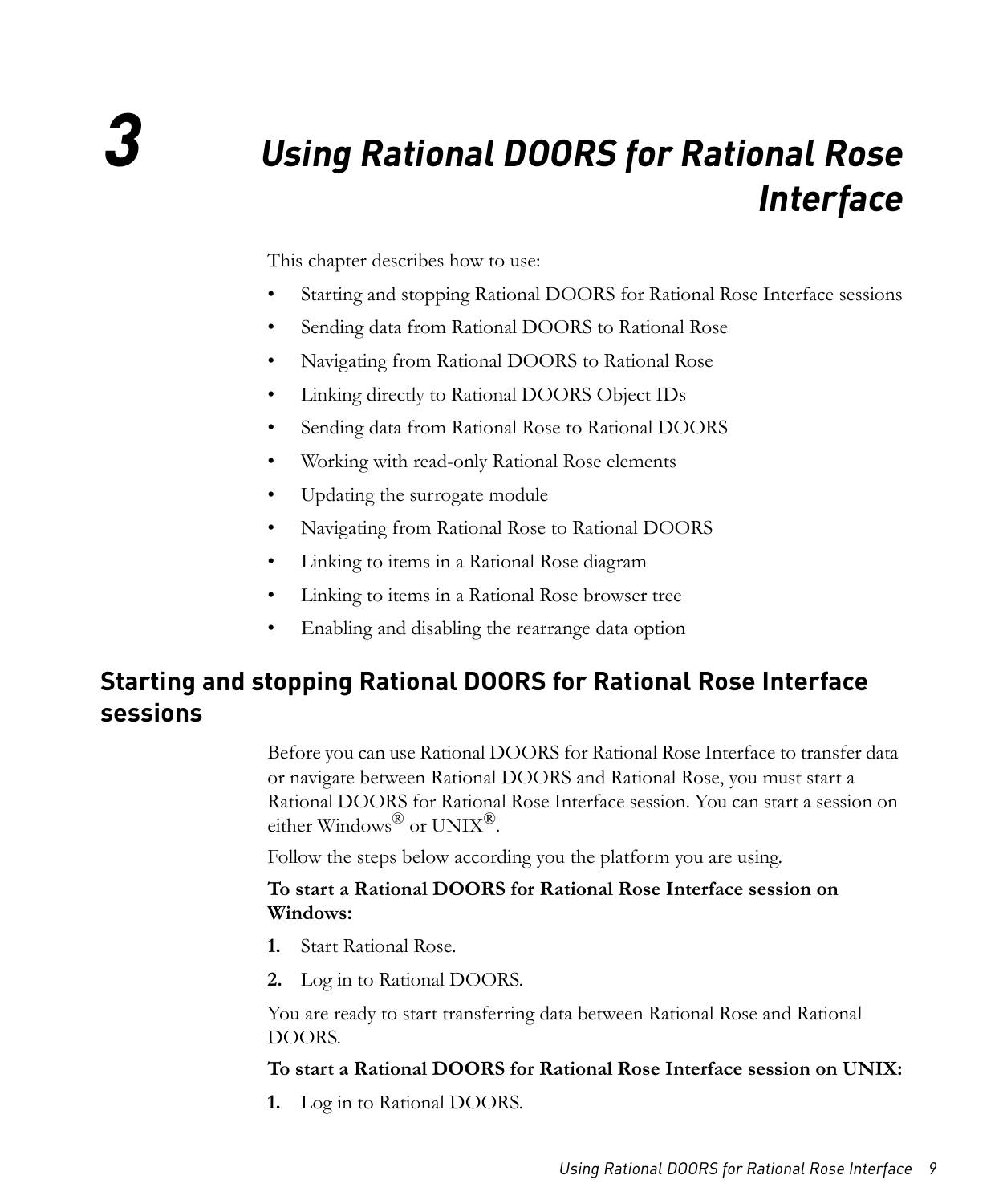**2.** From Rational DOORS Explorer or from a module window, click **DOORSConnect > Rose > Start Session**.

Rational DOORS for Rational Rose Interface starts Rational Rose, then opens up a communications channel between Rational DOORS and Rational Rose. This communications channel lets you transfer data between the currently selected folder or project in Rational DOORS and the model currently open in Rational Rose.

<span id="page-15-3"></span>Your Rational DOORS for Rational Rose Interface session is automatically ended when you exit from Rational DOORS. You can also end your session by clicking **DOORSConnect > Rose > Stop Session**, from Rational DOORS Explorer or a module window.

**Note** Ending a session shuts down the communications channel between Rational DOORS and Rational Rose. It does not shut down Rational DOORS or Rational Rose.

# <span id="page-15-2"></span><span id="page-15-0"></span>**Sending data from Rational DOORS to Rational Rose**

You can send data from one Rational DOORS module to more than one Rational Rose model. A single Rational DOORS project or folder can contain multiple surrogate modules. If the surrogate module does not already exist, you must have **create** access to its project or folder.

#### **To send data from Rational DOORS to Rational Rose:**

- **1.** Using Rational Rose, open the target model.
- **2.** Using Rational DOORS, open the module that contains the data you want to send to Rational Rose. If you have previously sent data from this Rational DOORS module to Rational Rose, or are using the use case template.dma file to create Rational Rose Items, go to [Step 4.](#page-15-1)

#### **3.** Click **DOORSConnect > Rose > Setup Module**.

In the source module, Rational DOORS for Rational Rose Interface:

- Creates a new attribute called **Rose Type**.
- Creates a new view, which is identical to the previous view except that it includes the new **Rose Type** column.

The name of the new view is **DRL\_viewname**, where **viewname** is the name of the previous view.

<span id="page-15-1"></span>**4.** Using the new view of the module, set the **Rose Type** attribute of every object you want to send to Rational Rose. For example, for use cases, set the **Rose Type** attribute to **UseCase**.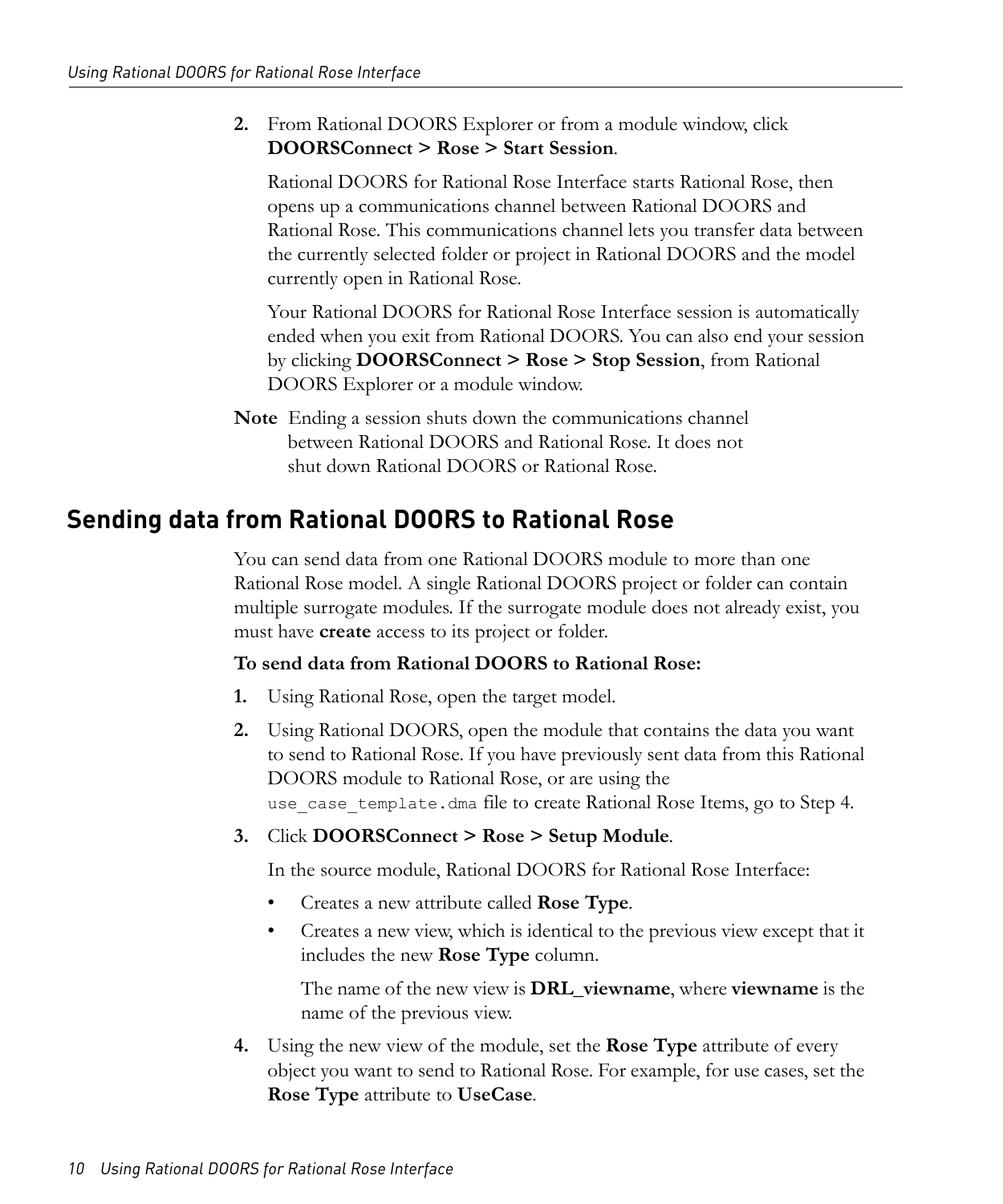The **Rose Type** value tells the application what type of element to create in the target Rational Rose model.

**5.** Using the new view of the module, click **DOORSConnect > Rose > Export Items to Rose**.

The **Send to Rose** dialog box is displayed.

**6.** Click one of the **Send these objects** radio buttons to specify which objects you want to send to Rational Rose.

These radio buttons are described in the following table:

| <b>Radio button</b> | <b>Description</b>                                 |
|---------------------|----------------------------------------------------|
| Display set         | Send all the objects in the current view.          |
| Selection           | Send only the objects that are currently selected. |
| Current object      | Send only the current object.                      |

**Note** You can only send objects that have a value for their **Rose Type** attribute.

**7.** Use the drop-down list to select the link module you want to use for the links between the current (source) module and the surrogate module.

Use the **link direction** radio button to specify the direction of the links. Select **in** if you want the links to go from the surrogate module to the current module, otherwise select **out**.

#### **8.** Click **OK**.

Rational DOORS for Rational Rose Interface:

• Sends the specified objects to the Rational Rose model you opened in Step 2. It displays a Rational DOORS message telling you how many objects were sent. Click **OK** to acknowledge the message.

Each object becomes an element in the Rational Rose model. The object heading is used as the name of the element (if it doesn't have a heading, the Rational DOORS object identifier is used instead), and its object text is used as its documentation.

• Creates a surrogate Rational DOORS module for the Rational Rose model, if the surrogate module does not already exist.

The surrogate module has the same name as the Rational Rose model. For example, if the Rational Rose model is called test.mdl, the surrogate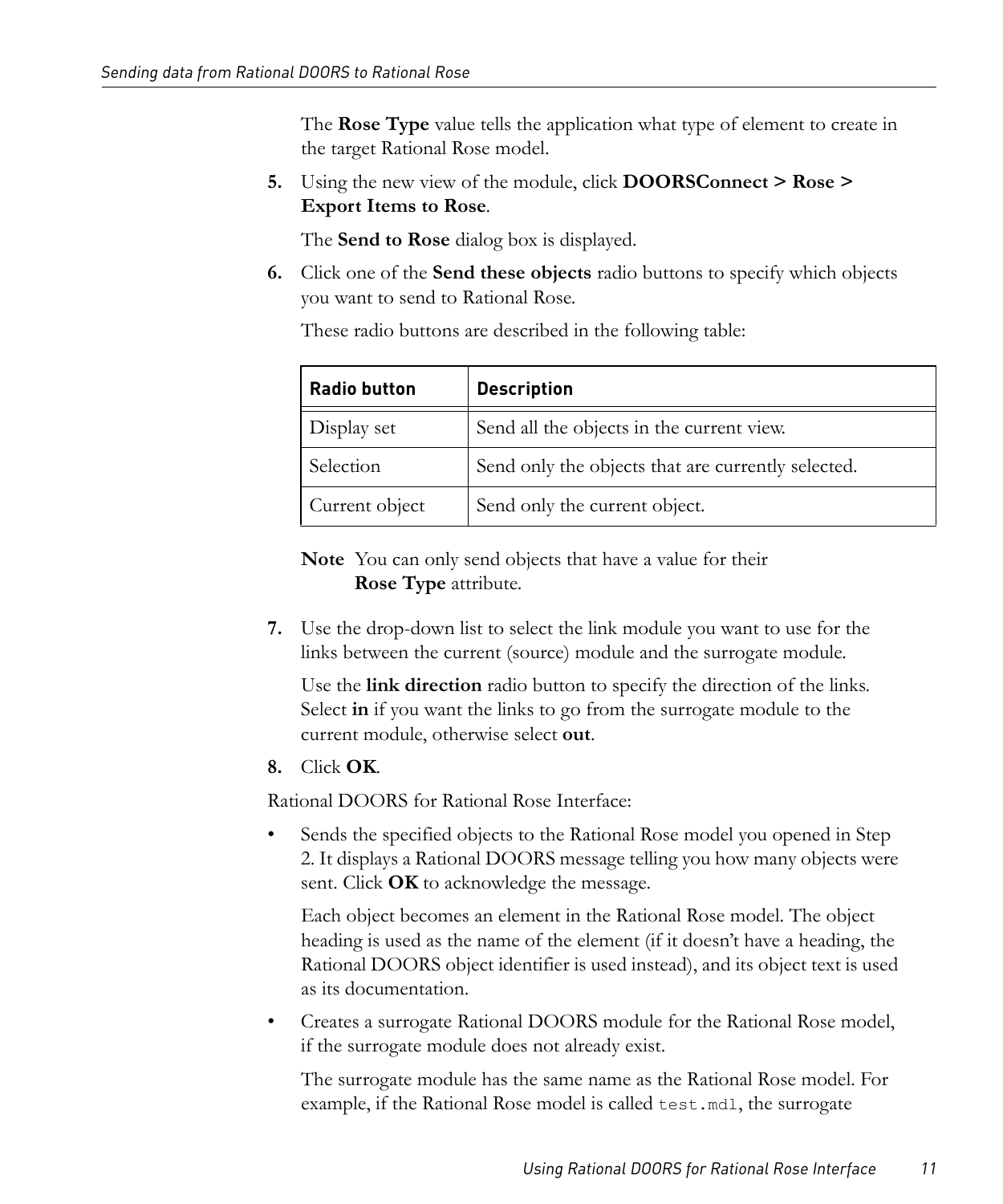module is called test.mdl. If the name of the Rational Rose model includes any characters that are not allowed in Rational DOORS module names, these characters are omitted in the Rational DOORS module name. The surrogate module has the following views:

| This view            | <b>Contains these columns</b>               |
|----------------------|---------------------------------------------|
| DRL Basic            | ID (Object Identifier)                      |
|                      | Object Text (Name of Rational Rose element) |
|                      | Rose Type                                   |
|                      | Stereotype                                  |
| <b>DRL</b> Details   | ID (Object Identifier)                      |
|                      | Object Text (Name of Rational Rose element) |
|                      | Rose Type                                   |
|                      | Stereotype                                  |
|                      | Documentation                               |
| DRL Deleted elements | ID (Object Identifier)                      |
|                      | Object Text (Name of Rational Rose element) |
|                      | Rose Type                                   |
|                      | Stereotype                                  |
|                      | Deleted in Rose?                            |
| No Parameters        | Identifier                                  |
|                      | Model (Name of Rational Rose element)       |
|                      | Rose Type                                   |

- Sends the data back to the surrogate module (as if you had selected all the elements you just sent, in Rational Rose, and then sent them back to Rational DOORS). This creates a virtual link between the surrogate module and the model.
- Creates a link between each object in the source Rational DOORS module and the corresponding element in the surrogate module.
- Opens the **DRL Basic** view of the surrogate module, with a filter that shows only the data you just sent.
- **Note** It is important that you do not change the name of the surrogate Rational DOORS module, the Rational Rose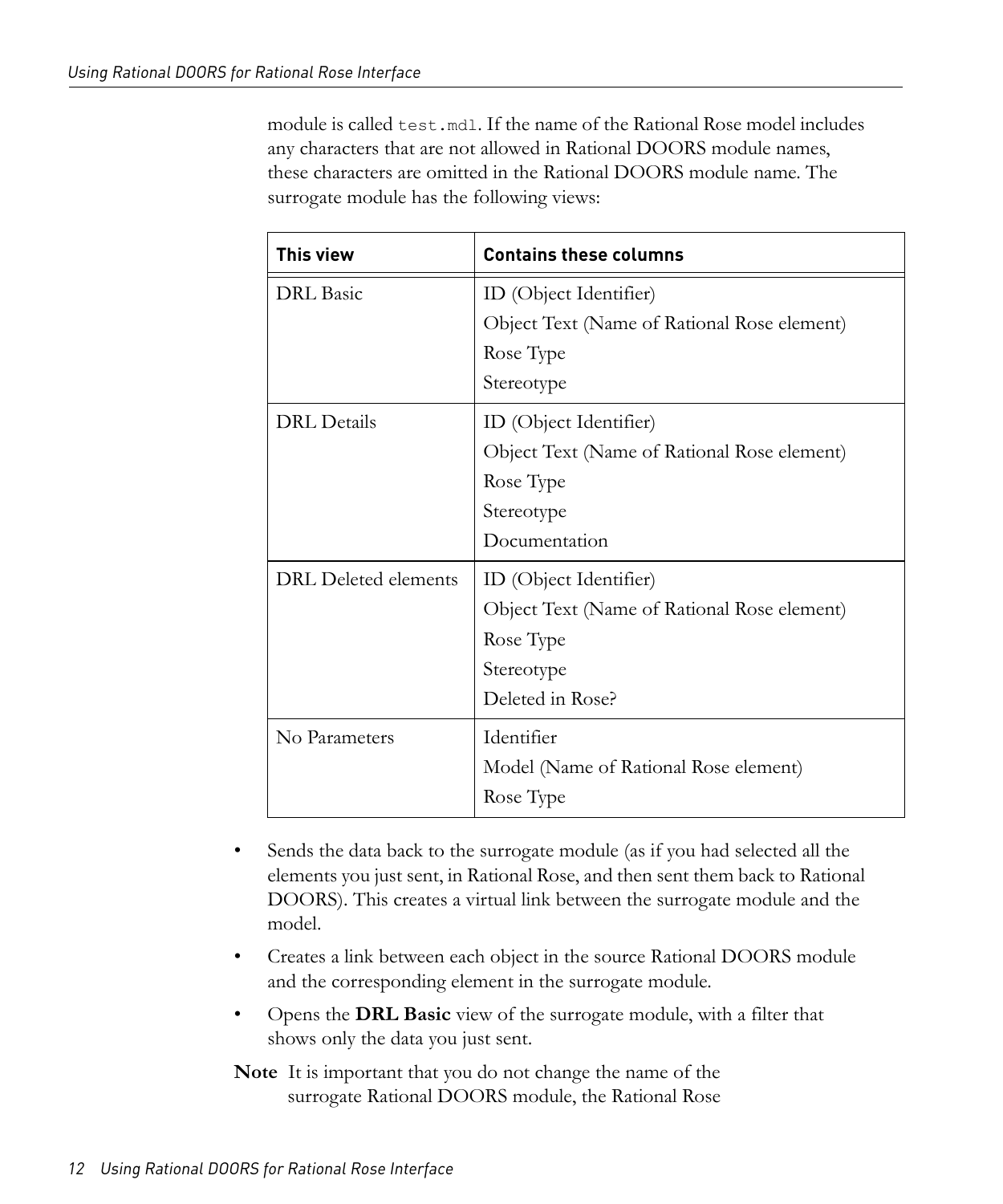model or any of the Rational DOORS attributes that Rational DOORS for Rational Rose Interface creates, such as the **Rose Type** attribute. If you change these names, subsequent updates will not work properly.

# <span id="page-18-4"></span><span id="page-18-0"></span>**Navigating from Rational DOORS to Rational Rose**

#### **To navigate from an object in a Rational DOORS surrogate module to the corresponding model element in Rational Rose:**

- **1.** Using Rational DOORS, open the surrogate module.
- **2.** Using Rational DOORS, select the object in the surrogate module that you want to navigate to in Rational Rose.
- **3.** Using Rational DOORS, click **DOORSConnect > Rose > Find Item in Rose**.

The **Class Specification for Cleaner** window is displayed in Rational Rose, for the corresponding element in Rational Rose.

**4.** Using Rational Rose, click **Browse > Select in Browser** to show the element highlighted in the Rational Rose Browser.

# <span id="page-18-3"></span><span id="page-18-1"></span>**Linking directly to Rational DOORS Object IDs**

<span id="page-18-2"></span>When you export items that have a Rational Rose Type of either **Class** or **Actor** to Rational Rose, an **Object Identifier** attribute is created. This attribute stores the following information about the object in Rational DOORS with which the Rational Rose element is associated:

- The absolute path to the module containing the object
- The unique module identifier
- The Rational DOORS Object ID

An example **Object Identifier** is /myproject/mymodule-00000010-SR2, where /myproject/mymodule is the absolute path to the module, 00000010 is the unique identifier of the module and SR2 is the Object ID of the object in the Rational DOORS module.

**Note** The unique identifier of a module is automatically generated by Rational DOORS when the module is created.

The Object Identifier is stored in the Rational DOORS surrogate modules and is displayed in all of the default views in a column titled Target Identifier. It is also stored as an attribute below the Rational Rose element.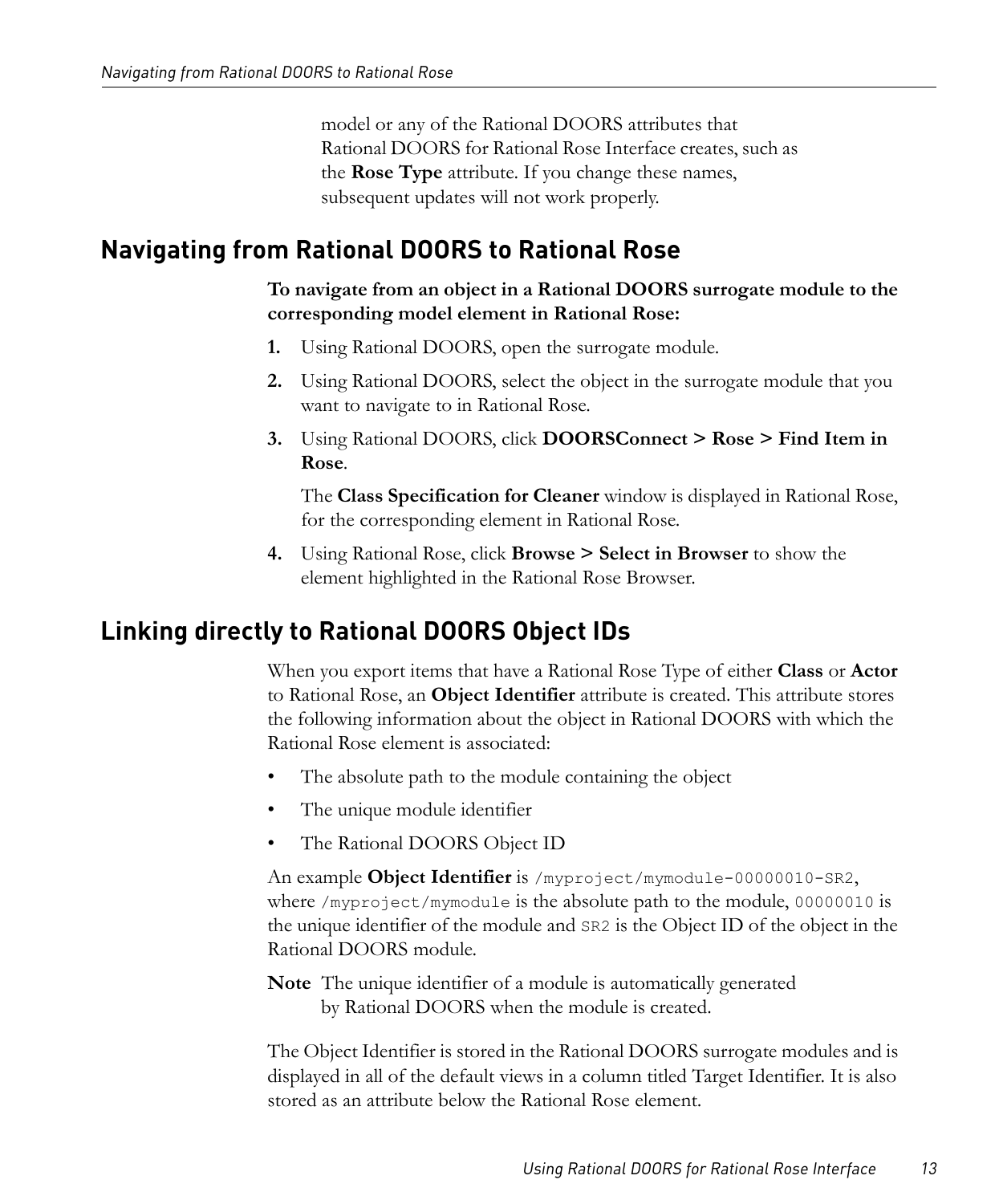You can associate the Rational Rose element with up to 50 Rational DOORS objects by adding the module path and the Rational DOORS Object ID to the **Documentation** field of the **Class Attribute Specification for Object Identifier** dialog. The next time you send data from Rational Rose to Rational DOORS the surrogate module is updated and links are created from the surrogate module to the object in the Rational DOORS module you specified in the Documentation field.

#### <span id="page-19-2"></span>**To associate a Rational Rose element with a Rational DOORS object:**

**1.** In Rational Rose, double-click the Object Identifier.

The **Class Attribute Specification for Object Identifier** dialog is displayed.

**2.** In the **Initial Value** field, type the path to the module, including the module name and the Rational DOORS Object ID of the object that you want to associate. Separate each entry with a comma.

For example, add ,myproject/mymodule-SR4,myproject/mymodule-SR5 to the end of the text that is currently displayed in the Initial Value field.

**3.** Click OK.

#### **4.** Select **Tools > DOORS > Send to DOORS** or **Tools > DOORS > Update DOORS**.

Links are created in Rational DOORS between the appropriate objects in Rational DOORS.

In the above example, two new links are created between the appropriate object in the surrogate module and Object ID **SR4** in **mymodule**, and Object ID **SR5** in **mymodule**.

# <span id="page-19-1"></span><span id="page-19-0"></span>**Sending data from Rational Rose to Rational DOORS**

#### **To send data from Rational Rose to Rational DOORS:**

- **1.** Using Rational Rose, open the model that contains the data you want to send.
- **2.** Select **Tools > DOORS > Send to DOORS**.
- **3.** Use the radio buttons to specify which elements you want to send to Rational DOORS.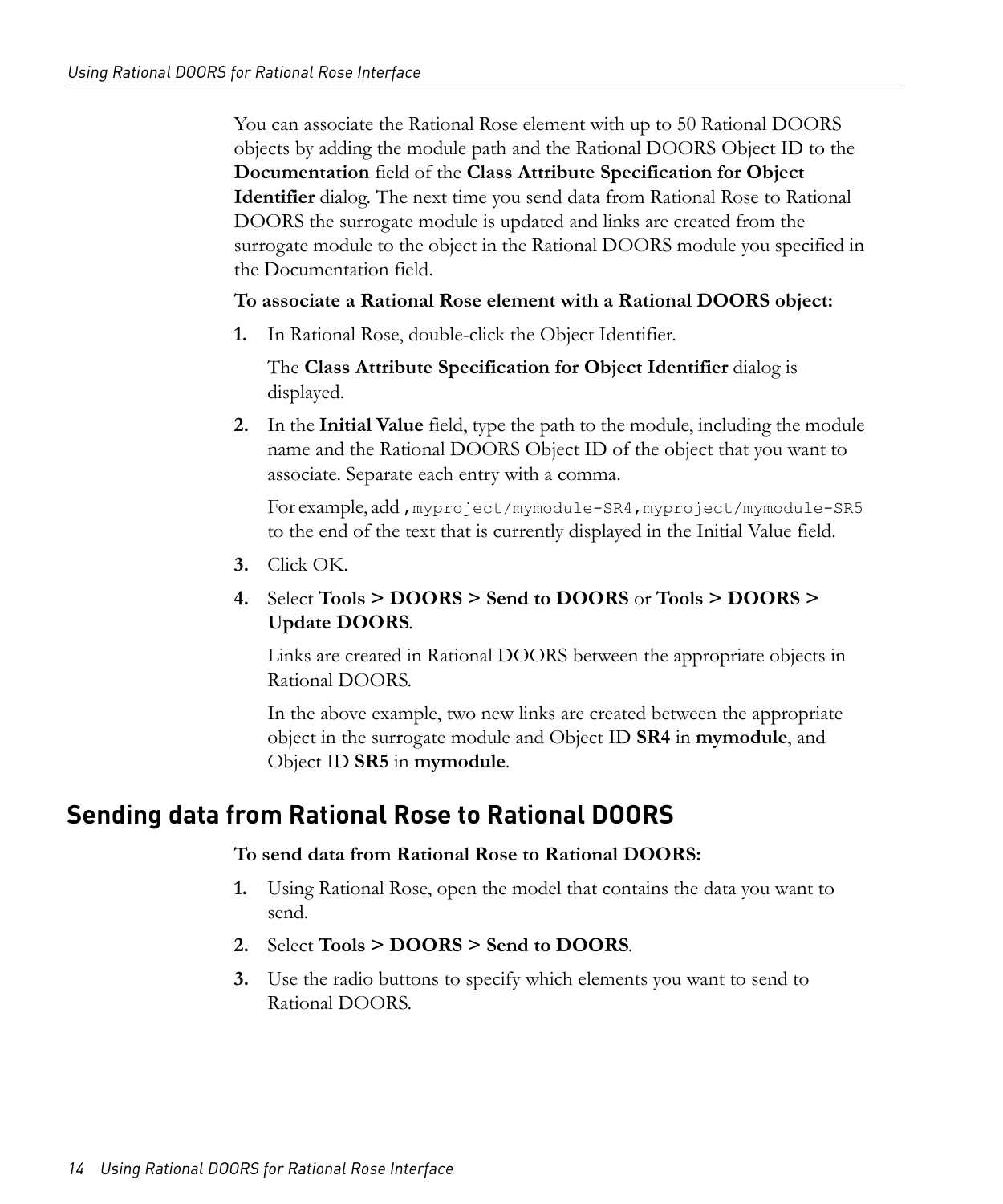| <b>Radio button</b> | <b>Description</b>                                                                                                            |
|---------------------|-------------------------------------------------------------------------------------------------------------------------------|
| Current diagram     | Only send elements in the current Rational Rose<br>Diagram.                                                                   |
| Model               | Send all elements in the current model.                                                                                       |
| Selected elements   | Only send the selected elements in the current diagram or<br>model.                                                           |
| Elements of type    | Send all elements of the specified type in the current<br>diagram or model.<br>Use the drop-down list box to select the type. |
| All elements        | Send all the elements in the current diagram or model.                                                                        |

The radio buttons are described in the following table:

**Note** If you have a read-only element that you want to send to Rational DOORS, make it writable when you send it, then reset its state to read-only. This ensures that it is automatically updated in the future. For more information, see ["Working with read-only Rational Rose](#page-22-0)  [elements," on page 17](#page-22-0).

In addition, select the following Send options:

- To send the documentation property with each element, check the **Include documentation** box.
- To send elements from the current diagram with associations, check the **Include associations** box.
- To send elements of type **Class**, use the **Include Rose class properties** check boxes to specify whether you want to send the operations and attributes associated with the classes.
- **4.** Click **OK**.

If this is the first time that the Rational Rose model has been sent to the Rational DOORS module, the **Locate Surrogate Module** dialog box is displayed.

**5.** Select the folder or project to which you want to send the Rational Rose model. If you are sending data for the first time, you need to have create access to this project or folder.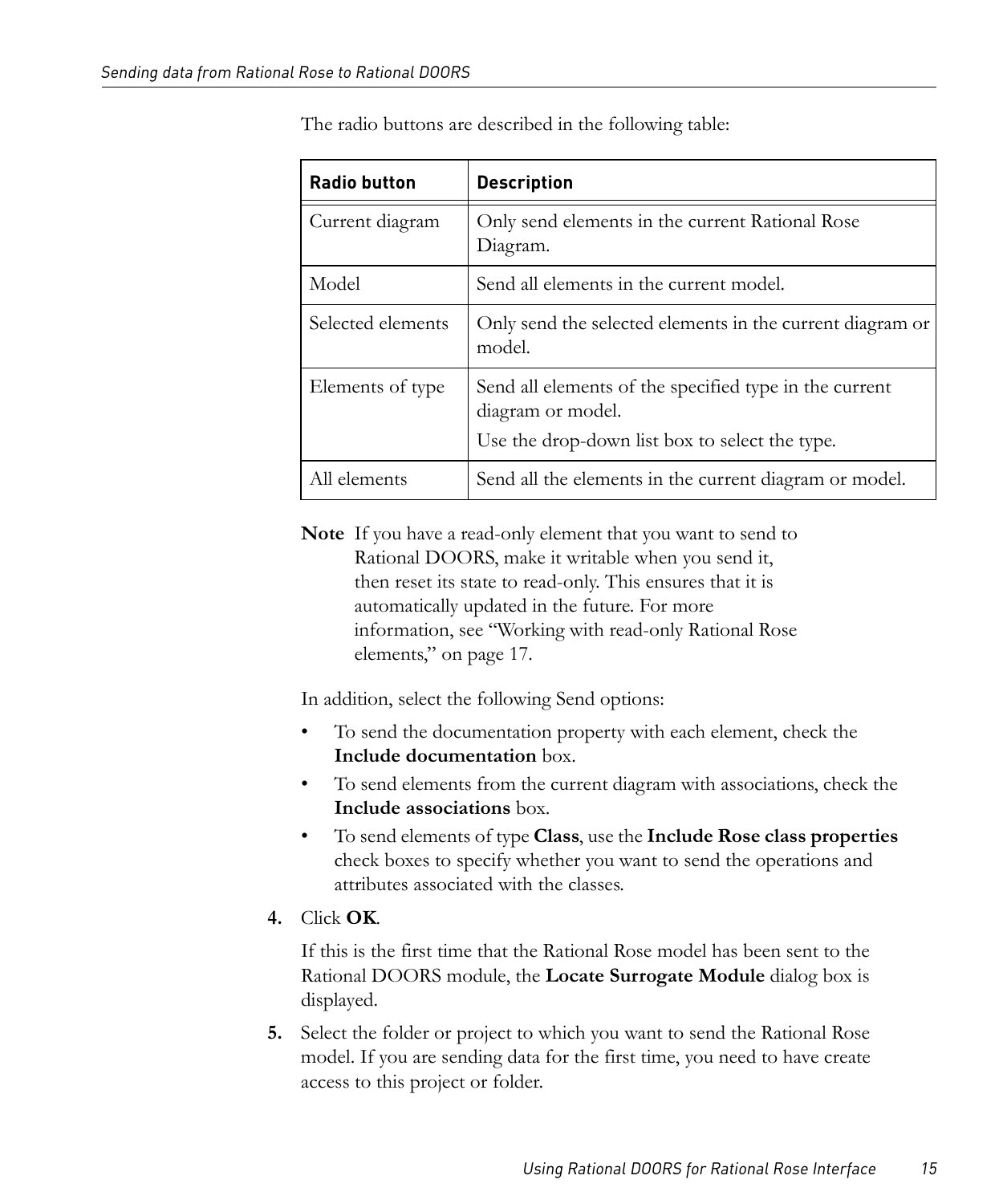#### **6.** Click **OK**.

Rational DOORS for Rational Rose Interface then:

• Creates a surrogate Rational DOORS module for the Rational Rose model, if the module does not already exist.

The surrogate module has the same name as the Rational Rose model. For example, if the Rational Rose model is called test.mdl, the surrogate module is called test.mdl. If the name of the Rational Rose model includes any characters that are not allowed in Rational DOORS module names, these characters are ignored and do not appear in the Rational DOORS module name. The surrogate module has the following views:

| This view            | <b>Contains these columns</b>                                                                                        |
|----------------------|----------------------------------------------------------------------------------------------------------------------|
| DRL Basic            | ID (Object Identifier)<br>Object Text (Name of Rational Rose element)                                                |
|                      | Rose Type<br>Stereotype                                                                                              |
| <b>DRL</b> Details   | ID (Object Identifier)<br>Object Text (Name of Rational Rose element)<br>Rose Type<br>Stereotype<br>Documentation    |
| DRL Deleted elements | ID (Object Identifier)<br>Object Text (Name of Rational Rose element)<br>Rose Type<br>Stereotype<br>Deleted in Rose? |
| No Parameters        | Identifier<br>Model (Name of Rational Rose element)<br>Rose Type                                                     |

Sends the data to the surrogate module, creating a new object for each item sent.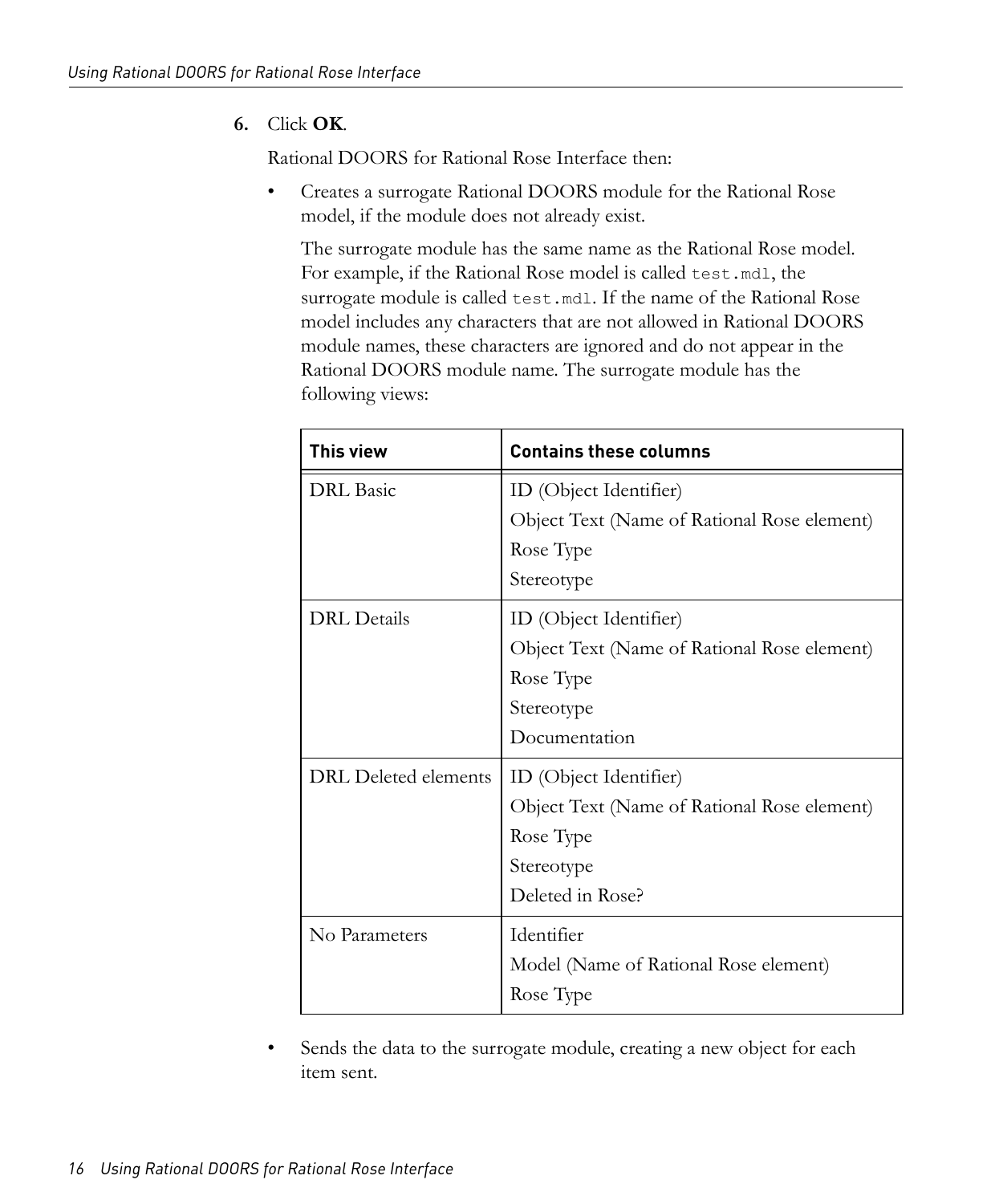- Displays a Rational DOORS message listing how many surrogate objects were created. Click **OK** to acknowledge the message.
- Displays a message asking whether you want to rearrange the data so that each operation is located under its original base class in the Rational DOORS surrogate module. Click **Yes** or **No** as appropriate.
- Opens the **DRL Basic** view of the surrogate module, with a filter showing only the data you just sent.
- **Note** Do not change the name of the surrogate Rational DOORS module, the Rational Rose model or any of the Rational DOORS attributes that Rational DOORS for Rational Rose Interface creates, such as the **Rose Type** attribute. If you change these names, subsequent updates will not work properly.

#### <span id="page-22-3"></span><span id="page-22-0"></span>**Working with read-only Rational Rose elements**

If you have a read-only element that you want to send to Rational DOORS, and there is a possibility that the model element might change in the future, make it writable when you send it, then reset it to read only. This ensures that it is automatically updated in the future, even if it is read only at the time of the update.

If you send a read-only Rational Rose element to Rational DOORS, Rational DOORS for Rational Rose Interface cannot mark the element in Rational Rose as sent because the element is not writable. As a result, in subsequent updates, the corresponding surrogate object will not be automatically updated.

To update the surrogate object, manually select the object in Rational Rose and send it to Rational DOORS again. You can also send other elements to Rational DOORS at the same time.

If the model element is now writable in Rational Rose, when you send it to Rational DOORS, Rational DOORS for Rational Rose Interface automatically marks it in Rational Rose as sent. All future updates will now automatically update the corresponding surrogate object in Rational DOORS, together with any documentation and class properties that were sent with the writable element. Future updates now work even if the element is read-only in Rational Rose at the time of the update.

# <span id="page-22-2"></span><span id="page-22-1"></span>**Updating the surrogate module**

**To update a surrogate module to feed changes made in Rational Rose back to Rational DOORS:**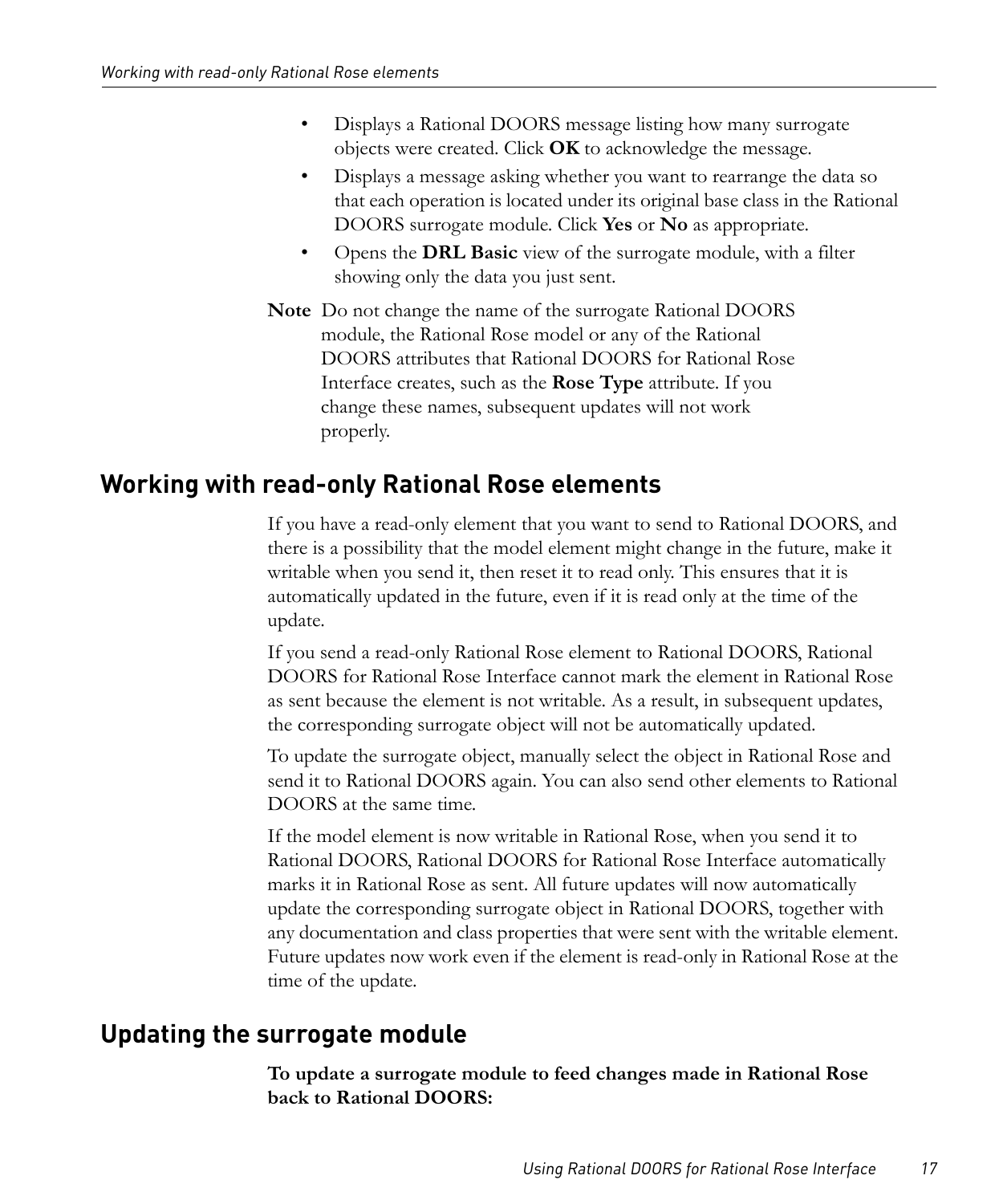- **1.** Using Rational Rose, open the appropriate model.
- **2.** Using Rational Rose, click **Tools > DOORS > Update DOORS**.

Rational DOORS for Rational Rose Interface:

• Updates all the data previously sent to the surrogate module to reflect changes made in the Rational Rose model, provided that the data wasn't read-only in Rational Rose when it was sent to Rational DOORS (see ["Working with read-only Rational Rose elements," on page 17](#page-22-0)).

If an element has been deleted from the Rational Rose model since the surrogate module was last updated, the **Deleted in Rose?** attribute of the corresponding surrogate object is set to **True**.

- Displays a Rational DOORS message telling you how many modifications were made to surrogate objects, and how many surrogate objects have been deleted from the Rational Rose model since the last update. For example, if you've changed the name and documentation of a Rational Rose element since the last update, the message says that two modifications were made. Click **OK** to acknowledge the message.
- Displays a message asking whether you want to rearrange the data so that each operation is located under its original base class in the Rational DOORS surrogate module. Click **Yes** or **No** as appropriate.
- Opens the **DRL Basic** view of the surrogate module, with a filter showing only the data that was just updated.

# <span id="page-23-3"></span><span id="page-23-0"></span>**Navigating from Rational Rose to Rational DOORS**

#### **To navigate from elements in Rational Rose to the corresponding objects in the Rational DOORS surrogate module:**

- **1.** Using Rational Rose, open the appropriate Rational Rose model and select the elements you want to find in Rational DOORS.
- **2.** Using Rational Rose, click **Tools > DOORS > Find in DOORS**.

Rational DOORS for Rational Rose Interface opens the surrogate Rational DOORS module, with a filter showing the corresponding Rational DOORS objects.

# <span id="page-23-2"></span><span id="page-23-1"></span>**Linking to items in a Rational Rose diagram**

#### **To link to one or more items in a Rational Rose diagram:**

**1.** Select one or more items from your Rational Rose diagram.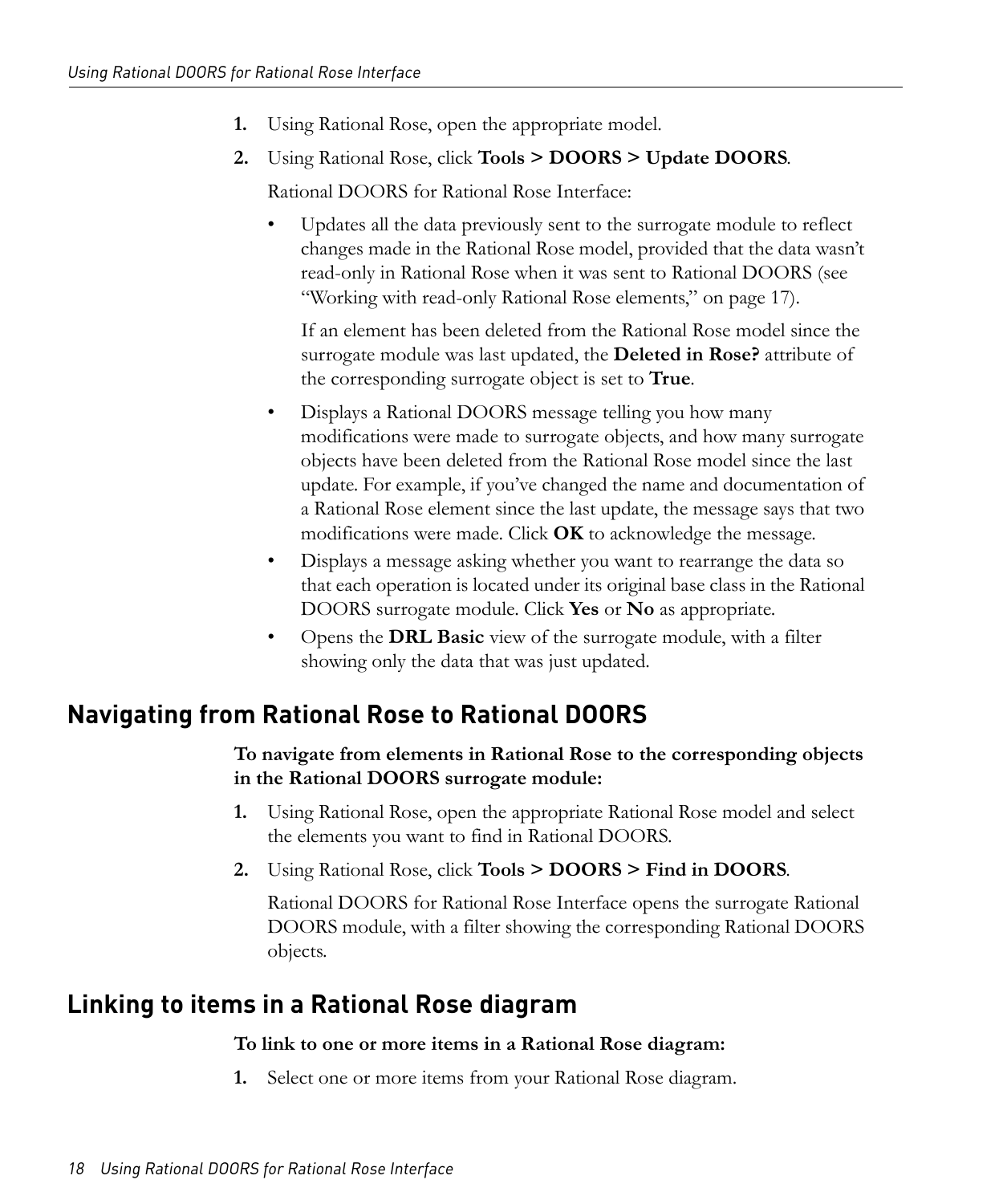- **2.** Select a Rational DOORS requirement object in Rational DOORS.
- **3.** Using Rational DOORS, click **DOORSConnect > Rose > Link to item(s) in Rose Diagram**.

Your selected Rational Rose items are imported into the local Rational Rose surrogate module, and a link is created between the Rational DOORS object and the imported objects.

#### <span id="page-24-3"></span><span id="page-24-0"></span>**Linking to items in a Rational Rose browser tree**

#### **To link to one or more items in a Rational Rose browser tree:**

- **1.** Select one or more items from your Rational Rose component browser tree.
- **2.** Select a Rational DOORS requirement object in Rational DOORS.
- **3.** Using Rational DOORS, click **DOORSConnect > Rose > Link to item(s) in Rose browser tree**.

Your selected Rational Rose items are imported into the local Rational Rose surrogate module, and a link is created between the Rational DOORS object and the imported objects.

# <span id="page-24-4"></span><span id="page-24-1"></span>**Enabling and disabling the rearrange data option**

#### <span id="page-24-5"></span><span id="page-24-2"></span>*Processing surrogate modules*

By default, the data in surrogate modules is arranged so that each class operation is located below the last sub class that inherited the operation.

When you either send data from Rational Rose to Rational DOORS or update a surrogate module, you see a message that asks if you want to rearrange the data so that each operation is located under its original base class in the Rational DOORS surrogate module. This message is displayed after the data has been sent to Rational DOORS and you have closed the DRL metrics window.

For example, say you have two classes A and B, where:

- B is a sub class of A.
- A has two operations OPR1 and OPR2.
- B inherits OPR1.

In the Rational DOORS surrogate module, by default the operation OPR1 is displayed below the B class heading as A.OPR1, as follows:

1. Class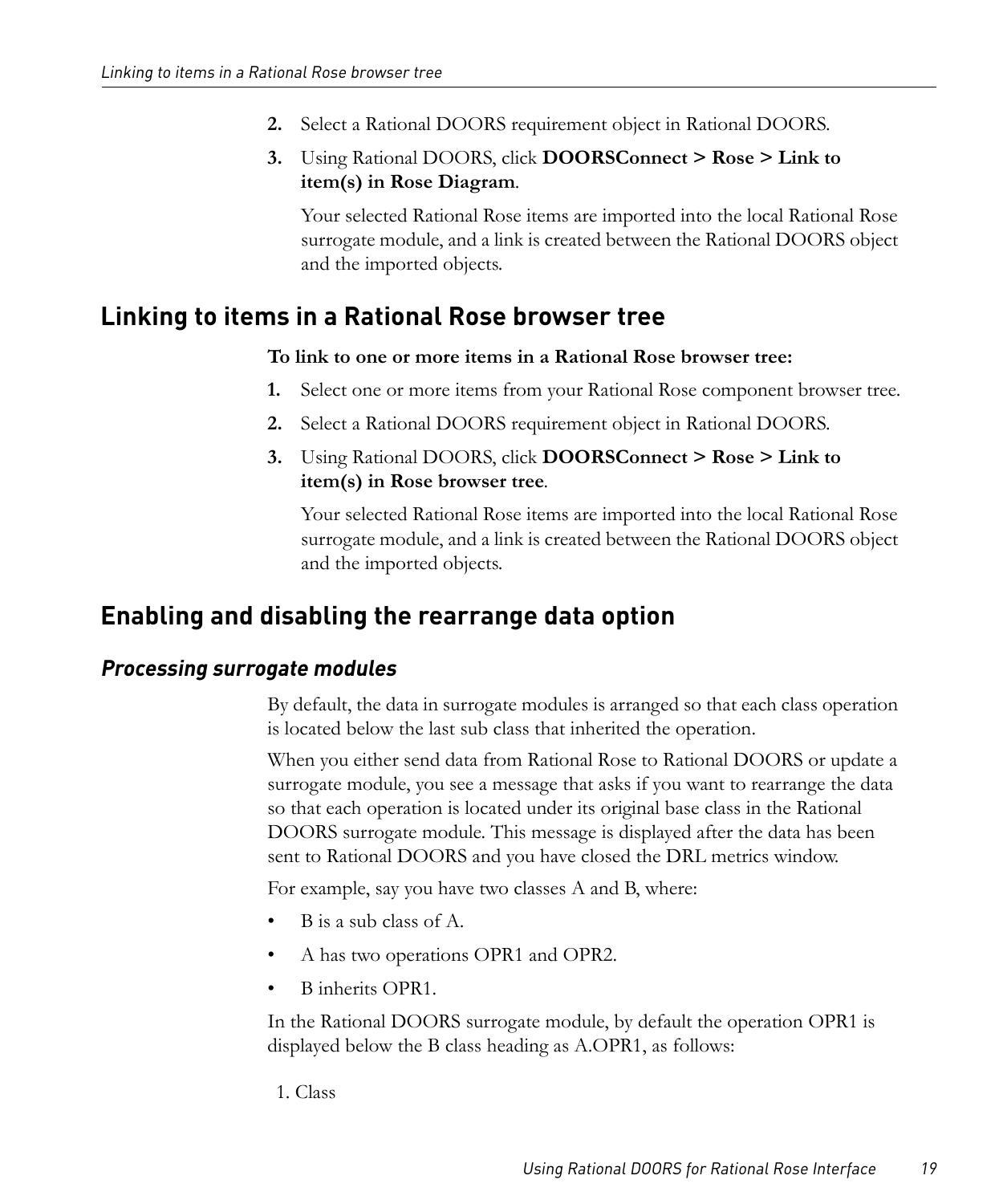| LogicalView::A       | Class     |
|----------------------|-----------|
| LogicalView::A::OPR2 | Operation |
| LogicalView::B       | Class     |
| LogicalView::A::OPR1 | Operation |

If you rearrange the data, LogicalView::A::OPR1 is moved to below the A class heading, as follows:

| 1. Class             |           |
|----------------------|-----------|
| LogicalView::A       | Class     |
| LogicalView::A::OPR2 | Operation |
| LogicalView::A::OPR1 | Operation |
| LogicalView::B       | Class     |

#### <span id="page-25-1"></span><span id="page-25-0"></span>*Disabling the rearrange data option*

By default, the data in surrogate modules is arranged so that each class operation is located below the last sub-class that inherited the operation.

When sending data from Rational DOORS to Rational Rose, or updating a surrogate module, you can choose to rearrange the data, so that each operation is located under its original base class.

If you want to disable the rearrange data option, edit the file

drlpostprocessing.inc in the folder

lib\dxl\addins\doorsconnect\rose in the Rational DOORS home directory.

Comment out the following lines by putting two forward slash (//) characters at the start of each line:

```
makeColumns (m) 
//setup "no parameters" view which removes
//operation parameters
rearrangeOperationsAndAttributes (m)
```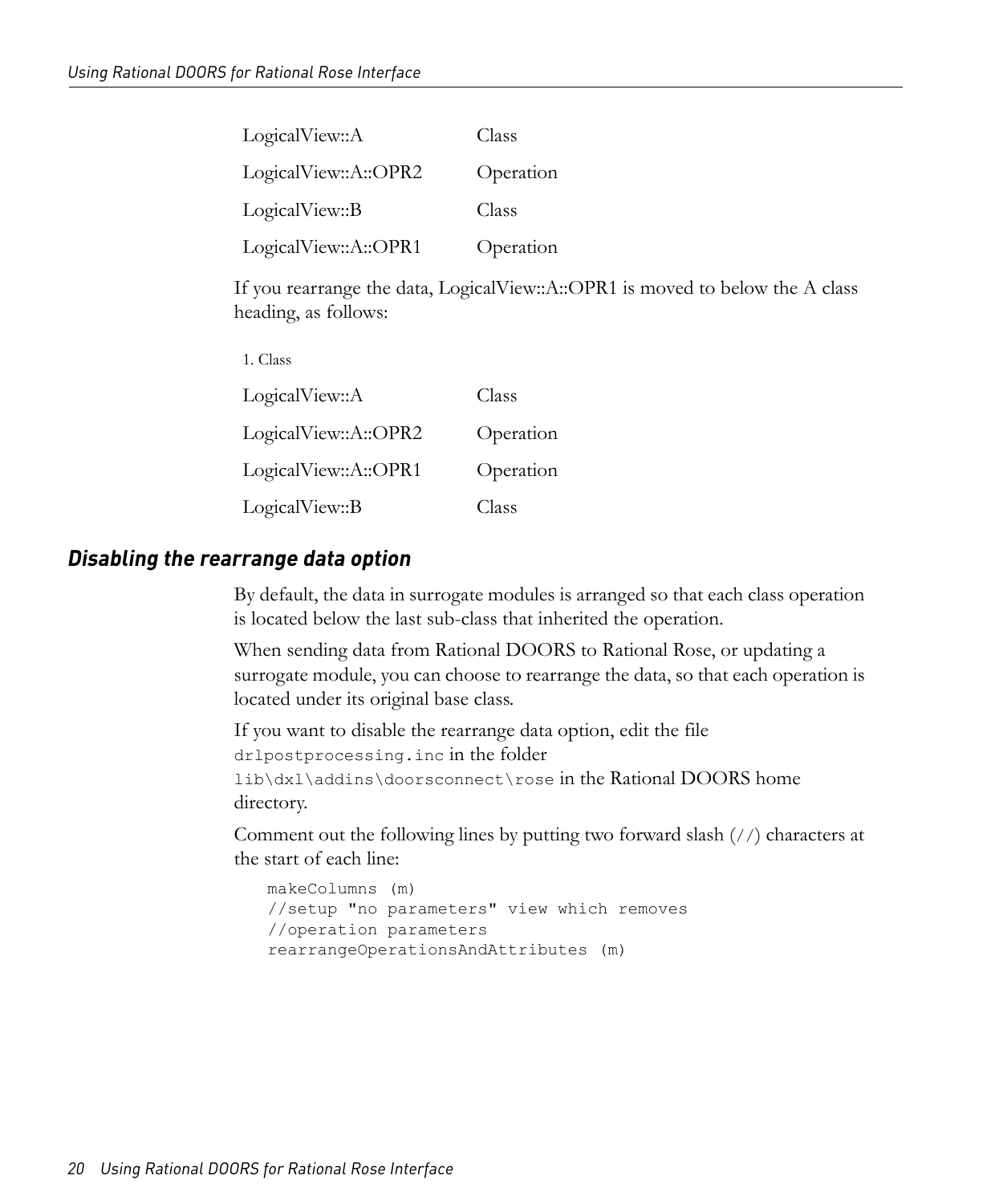# <span id="page-26-0"></span>*4 Troubleshooting*

This chapter describes how to troubleshoot:

- [If your Rational DOORS menu options are missing in Rational Rose](#page-26-1)
- [If you get a "suite objects.dll not found" error](#page-26-2)
- [If associations are not updated](#page-26-3)
- [If Rational Rose does not exit properly](#page-27-0)
- [If you see two DOORSConnect menus in Rational DOORS](#page-27-1)

# <span id="page-26-6"></span><span id="page-26-1"></span>**If your Rational DOORS menu options are missing in Rational Rose**

If you re-install Rational Rose after you have installed Rational DOORS for Rational Rose Interface, the Rational DOORS menu options will disappear from your Rational Rose Tools menu.

To fix this, re-install Rational DOORS for Rational Rose Interface.

# <span id="page-26-4"></span><span id="page-26-2"></span>**If you get a "suite objects.dll not found" error**

When you are installing Rational Rose on Windows platforms, you may get a message saying that you must update the PATH variable. If you ignore that message, when you click **Start Session** to start a Rational DOORS for Rational Rose Interface session, you will get a "suite objects.dll not found" error.

To fix this problem, update the PATH variable. Edit your autoexec.bat file to add the \rational\common folder to your PATH. For example, add: "c:\program files\rational\common".

# <span id="page-26-5"></span><span id="page-26-3"></span>**If associations are not updated**

When you update the surrogate module in Rational DOORS, associations are not automatically updated when you use the **Update Rational DOORS** menu option in Rational Rose.

Use the **Send to DOORS** menu option in Rational Rose instead. You can do one of the following:

• Explicitly select the associations in Rational Rose, and send **selected elements** to Rational DOORS.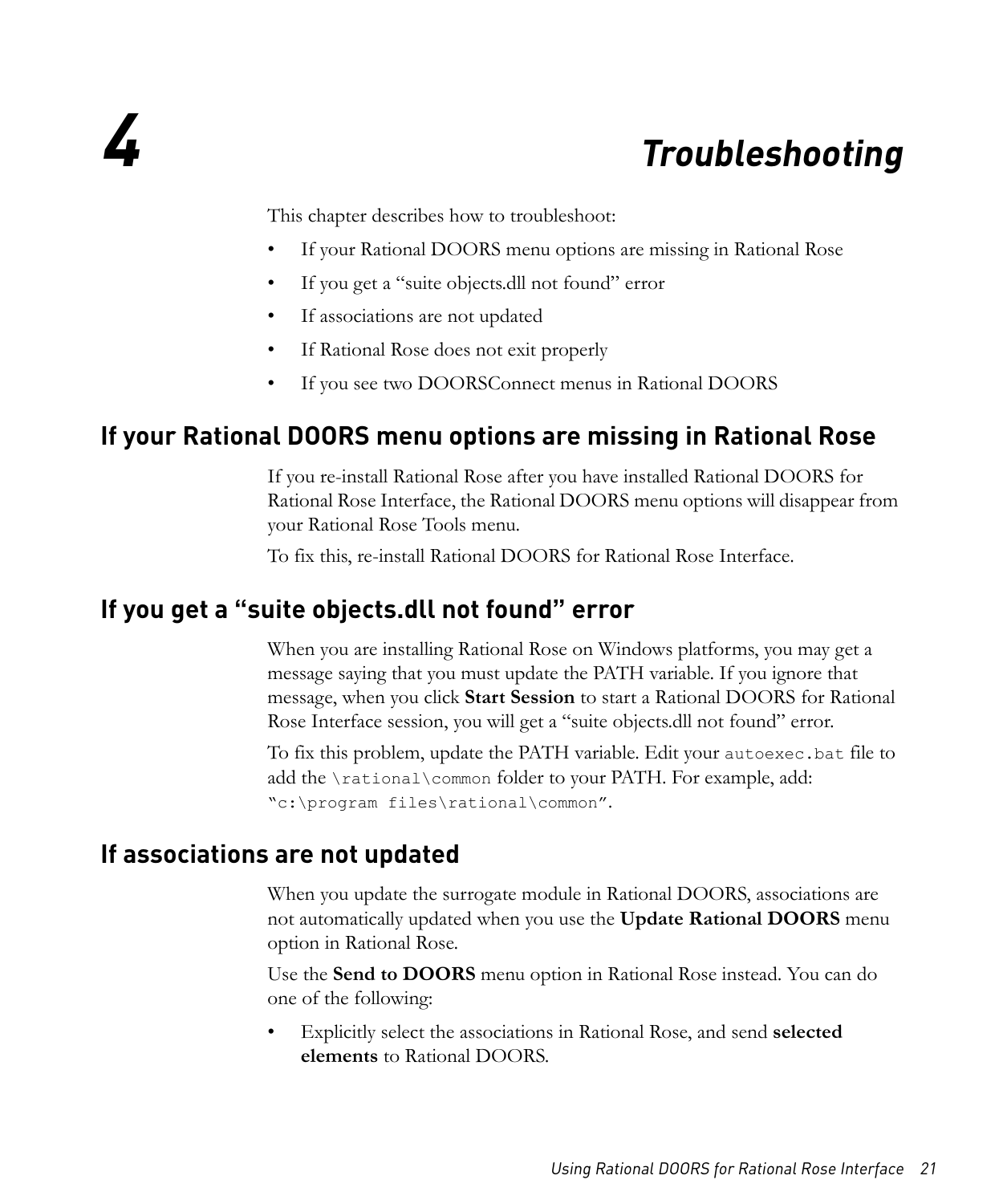• Send the **current diagram** to Rational DOORS; this updates everything, including the associations in the current diagram.

#### <span id="page-27-2"></span><span id="page-27-0"></span>**If Rational Rose does not exit properly**

If you allow Rational DOORS to start the Rational Rose session then you must exit Rational DOORS before Rational Rose can be exited in the normal fashion.

# <span id="page-27-3"></span><span id="page-27-1"></span>**If you see two DOORSConnect menus in Rational DOORS**

When you upgrade Rational DOORS for Rational Rose Interface, a second **DOORSConnect** menu might sometimes appear in Rational DOORS.

Follow the steps below to fix this problem:

To remove one, do the following:

- **1.** Navigate to the \$DOORSHOME\lib\dxl\addins directory.
- **2.** Open the addins.idx file in a text editor.

An example of this file is shown below:

userU \_ User doorsconnectD \_ DOORSConnect doorsconnectD \_ DOORSConnect

- **3.** Delete the third line and save the file.
- **4.** Restart Rational DOORS.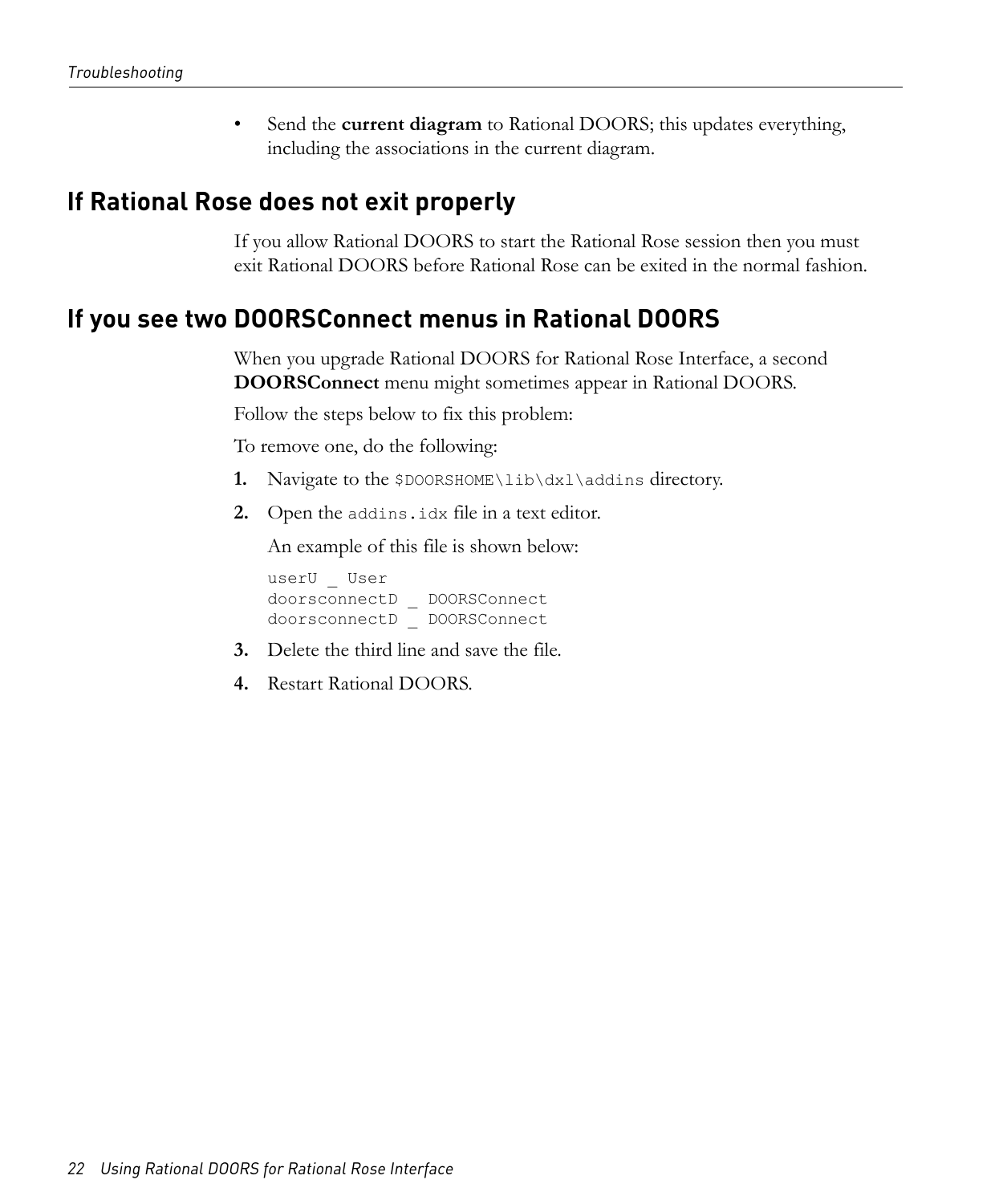# *5 Contacting support*

<span id="page-28-0"></span>This chapter contains the following topics:

- [Contacting IBM Rational Software Support](#page-28-1)
- **[Prerequisites](#page-28-2)**
- [Submitting problems](#page-29-0)
- <span id="page-28-3"></span>• [Other information](#page-31-0)

#### <span id="page-28-1"></span>**Contacting IBM Rational Software Support**

If the self-help resources have not provided a resolution to your problem, you can contact IBM Rational Software Support for assistance in resolving product issues.

**Note** If you are a heritage Telelogic customer, you can go to http://support.telelogic.com/toolbar and download the IBM Rational Telelogic Software Support browser toolbar. This toolbar helps simplify the transition to the IBM Rational Telelogic product online resources. Also, a single reference site for all IBM Rational Telelogic support resources is located at

http://www.ibm.com/software/rational/support/telelogic/

#### <span id="page-28-2"></span>**Prerequisites**

To submit your problem to IBM Rational Software Support, you must have an active Passport Advantage® software maintenance agreement. Passport Advantage is the IBM comprehensive software licensing and software maintenance (product upgrades and technical support) offering. You can enroll online in Passport Advantage from

http://www.ibm.com/software/lotus/passportadvantage/howtoenroll.html.

- To learn more about Passport Advantage, visit the Passport Advantage FAQs at http://www.ibm.com/software/lotus/passportadvantage/brochures\_faqs\_ quickguides.html.
- For further assistance, contact your IBM representative.

To submit your problem online (from the IBM Web site) to IBM Rational Software Support, you must additionally: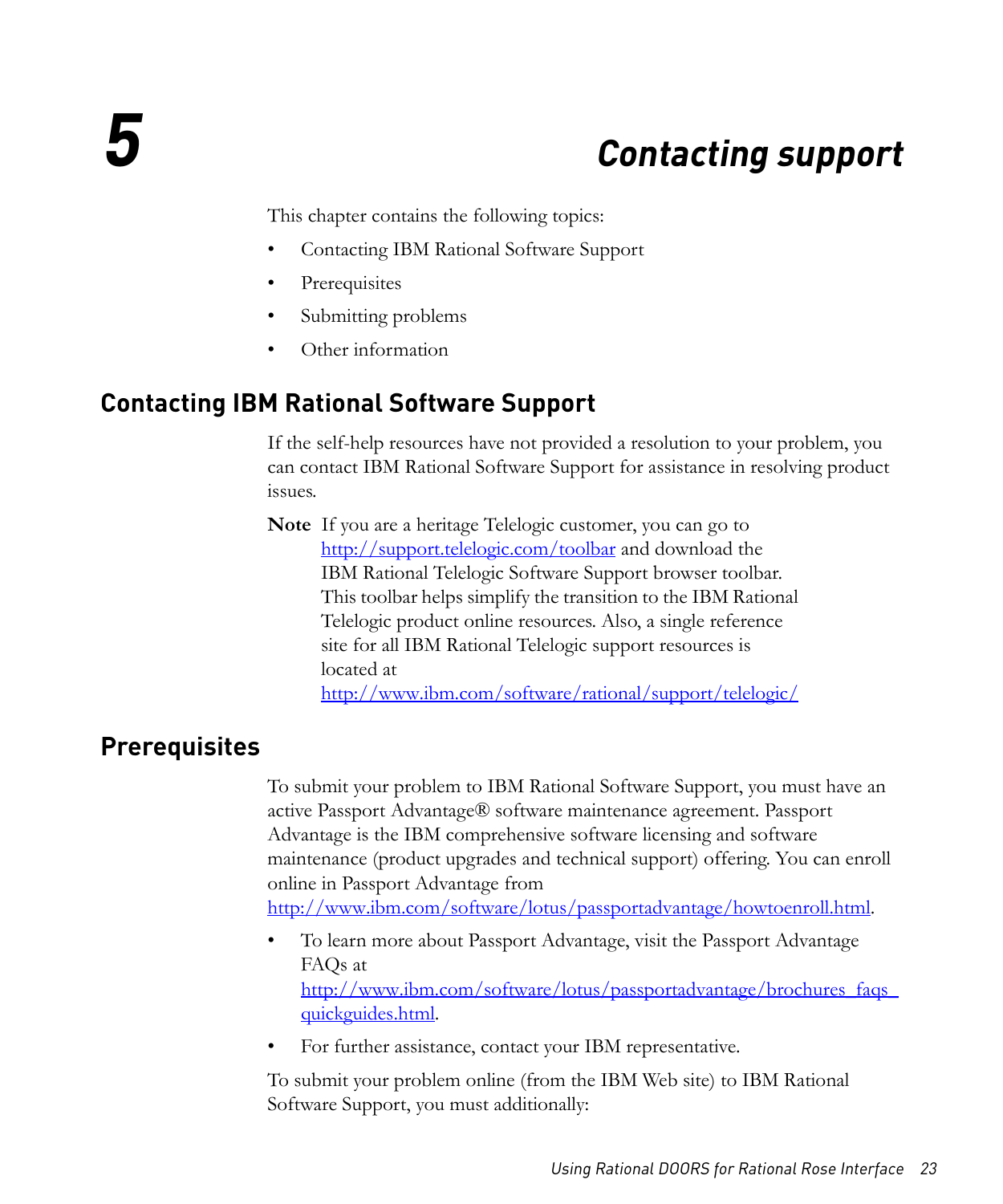- Be a registered user on the IBM Rational Software Support Web site. For details about registering, go to http://www-01.ibm.com/software/support/.
- Be listed as an authorized caller in the service request tool.

#### <span id="page-29-0"></span>**Submitting problems**

To submit your problem to IBM Rational Software Support:

**1.** Determine the business impact of your problem. When you report a problem to IBM, you are asked to supply a severity level. Therefore, you need to understand and assess the business impact of the problem that you are reporting.

Use the following table to determine the severity level.

| <b>Severity</b> | <b>Description</b>                                                                                                                                                                       |
|-----------------|------------------------------------------------------------------------------------------------------------------------------------------------------------------------------------------|
| 1               | The problem has a <i>critical</i> business impact: You are unable to<br>use the program, resulting in a critical impact on operations.<br>This condition requires an immediate solution. |
| $\mathfrak{D}$  | This problem has a <i>significant</i> business impact: The program<br>is usable, but it is severely limited.                                                                             |
| 3               | The problem has <i>some</i> business impact: The program is<br>usable, but less significant features (not critical to<br>operations) are unavailable.                                    |
|                 | The problem has <i>minimal</i> business impact: The problem<br>causes little impact on operations or a reasonable<br>circumvention to the problem was implemented.                       |

- **2.** Describe your problem and gather background information, When describing a problem to IBM, be as specific as possible. Include all relevant background information so that IBM Rational Software Support specialists can help you solve the problem efficiently. To save time, know the answers to these questions:
	- What software versions were you running when the problem occurred? To determine the exact product name and version, use the option

applicable to you: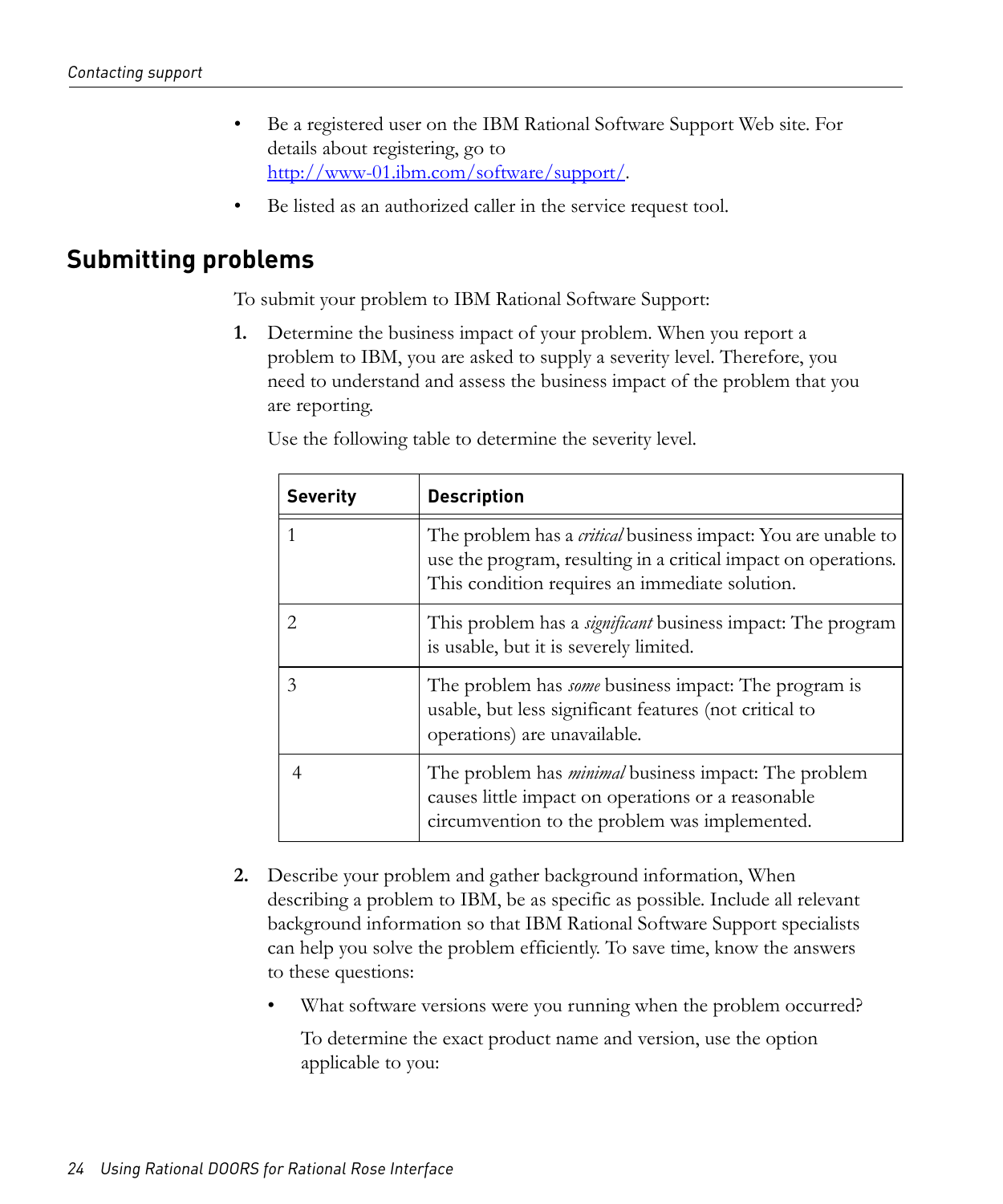- Start the IBM Installation Manager and click **File** > **View Installed Packages**. Expand a package group and select a package to see the package name and version number.
- Start your product, and click **Help** > **About** to see the offering name and version number.
- What is your operating system and version number (including any service packs or patches)?
- Do you have logs, traces, and messages that are related to the problem symptoms?
- Can you recreate the problem? If so, what steps do you perform to recreate the problem?
- Did you make any changes to the system? For example, did you make changes to the hardware, operating system, networking software, or other system components?
- Are you currently using a workaround for the problem? If so, be prepared to describe the workaround when you report the problem.
- **3.** Submit your problem to IBM Rational Software Support. You can submit your problem to IBM Rational Software Support in the following ways:
	- **Online**: Go to the IBM Rational Software Support Web site at https://www.ibm.com/software/rational/support/ and in the Rational support task navigator, click **Open Service Request.** Select the electronic problem reporting tool, and open a Problem Management Record (PMR), describing the problem accurately in your own words.

For more information about opening a service request, go to http://www.ibm.com/software/support/help.html

You can also open an online service request using the IBM Support Assistant. For more information, go to http://www-01.ibm.com/software/support/isa/faq.html.

- **By phone**: For the phone number to call in your country or region, go to the IBM directory of worldwide contacts at http://www.ibm.com/planetwide/ and click the name of your country or geographic region.
- **Through your IBM Representative:** If you cannot access IBM Rational Software Support online or by phone, contact your IBM Representative. If necessary, your IBM Representative can open a service request for you. You can find complete contact information for each country at http://www.ibm.com/planetwide/.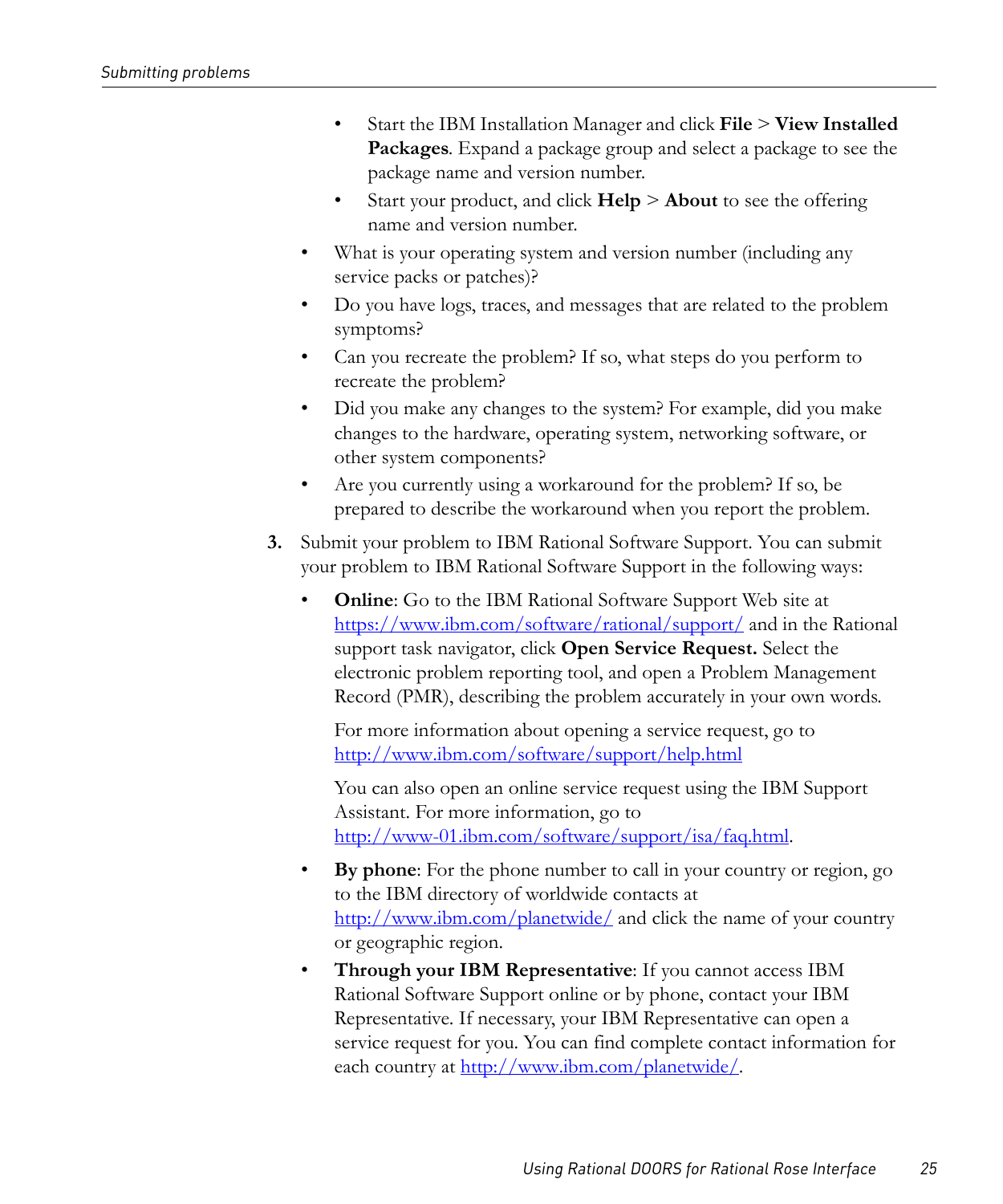If the problem you submit is for a software defect or for missing or inaccurate documentation, IBM Rational Software Support creates an Authorized Program Analysis Report (APAR). The APAR describes the problem in detail. Whenever possible, IBM Rational Software Support provides a workaround that you can implement until the APAR is resolved and a fix is delivered. IBM publishes resolved APARs on the IBM Rational Software Support Web site daily, so that other users who experience the same problem can benefit from the same resolution.

#### <span id="page-31-0"></span>**Other information**

For Rational software product news, events, and other information, visit the IBM Rational Software Web site on http://www.ibm.com/software/rational/.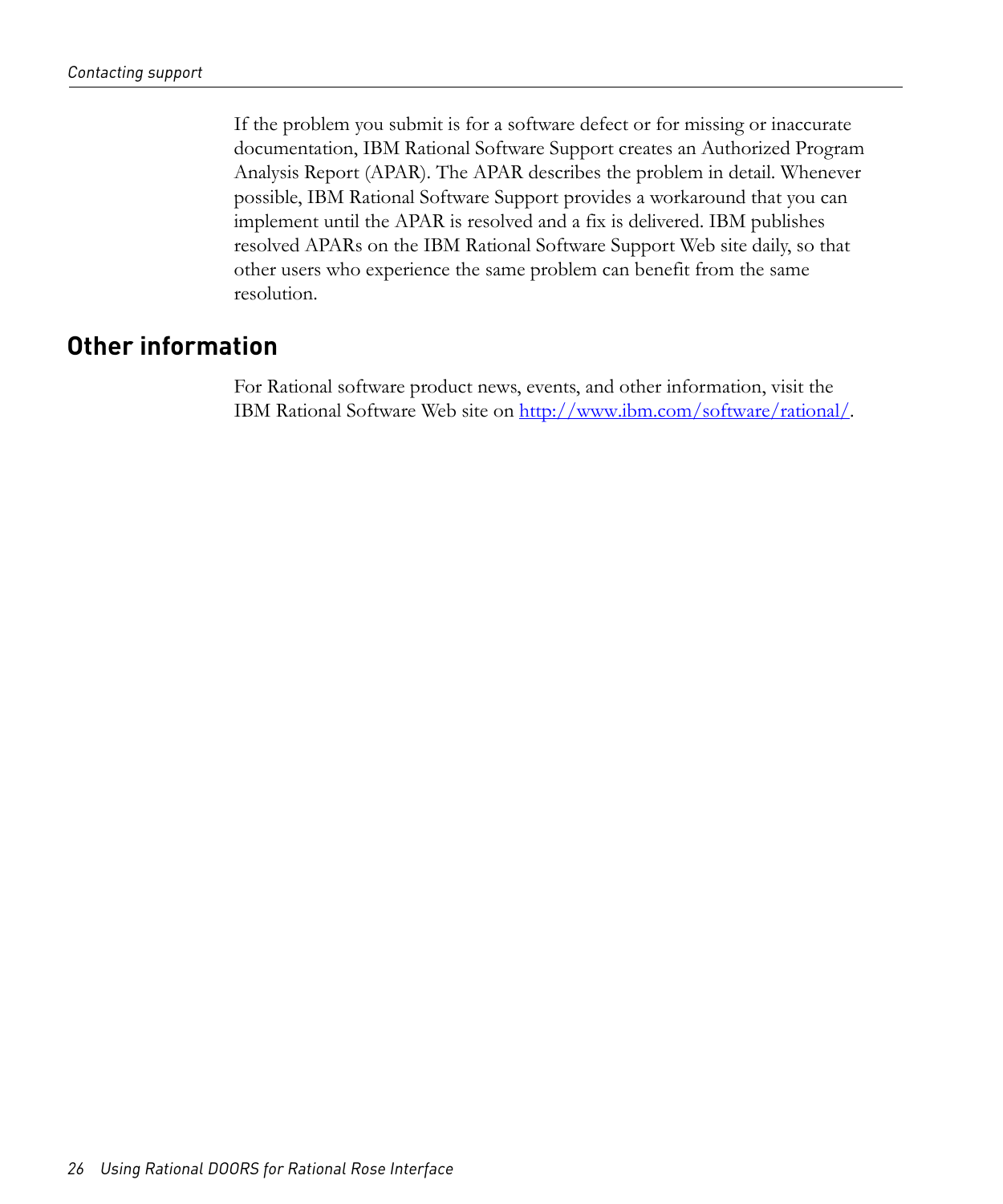#### <span id="page-32-1"></span><span id="page-32-0"></span>© Copyright IBM Corporation 1993, 2009

US Government Users Restricted Rights - Use, duplication, or disclosure restricted by GSA ADP Schedule Contract with IBM Corp.

This information was developed for products and services offered in the U.S.A. IBM may not offer the products, services, or features discussed in this document in other countries. Consult your local IBM representative for information on the products and services currently available in your area. Any reference to an IBM product, program, or service is not intended to state or imply that only that IBM product, program, or service may be used. Any functionally equivalent product, program, or service that does not infringe any IBM intellectual property right may be used instead. However, it is the user's responsibility to evaluate and verify the operation of any non-IBM product, program, or service.

IBM may have patents or pending patent applications covering subject matter described in this document. The furnishing of this document does not grant you any license to these patents. You can send written license inquiries to:

IBM Director of Licensing IBM Corporation North Castle Drive Armonk, NY 10504-1785 U.S.A.

For license inquiries regarding double-byte character set (DBCS) information, contact the IBM Intellectual Property Department in your country or send written inquiries to:

IBM World Trade Asia Corporation Licensing 2-31 Roppongi 3-chome, Minato-ku Tokyo 106-0032, Japan

**The following paragraph does not apply to the United Kingdom or any other country where such provisions are inconsistent with local law:** INTERNATIONAL BUSINESS MACHINES CORPORATION PROVIDES THIS PUBLICATION "AS IS" WITHOUT WARRANTY OF ANY KIND, EITHER EXPRESS OR IMPLIED, INCLUDING, BUT NOT LIMITED TO,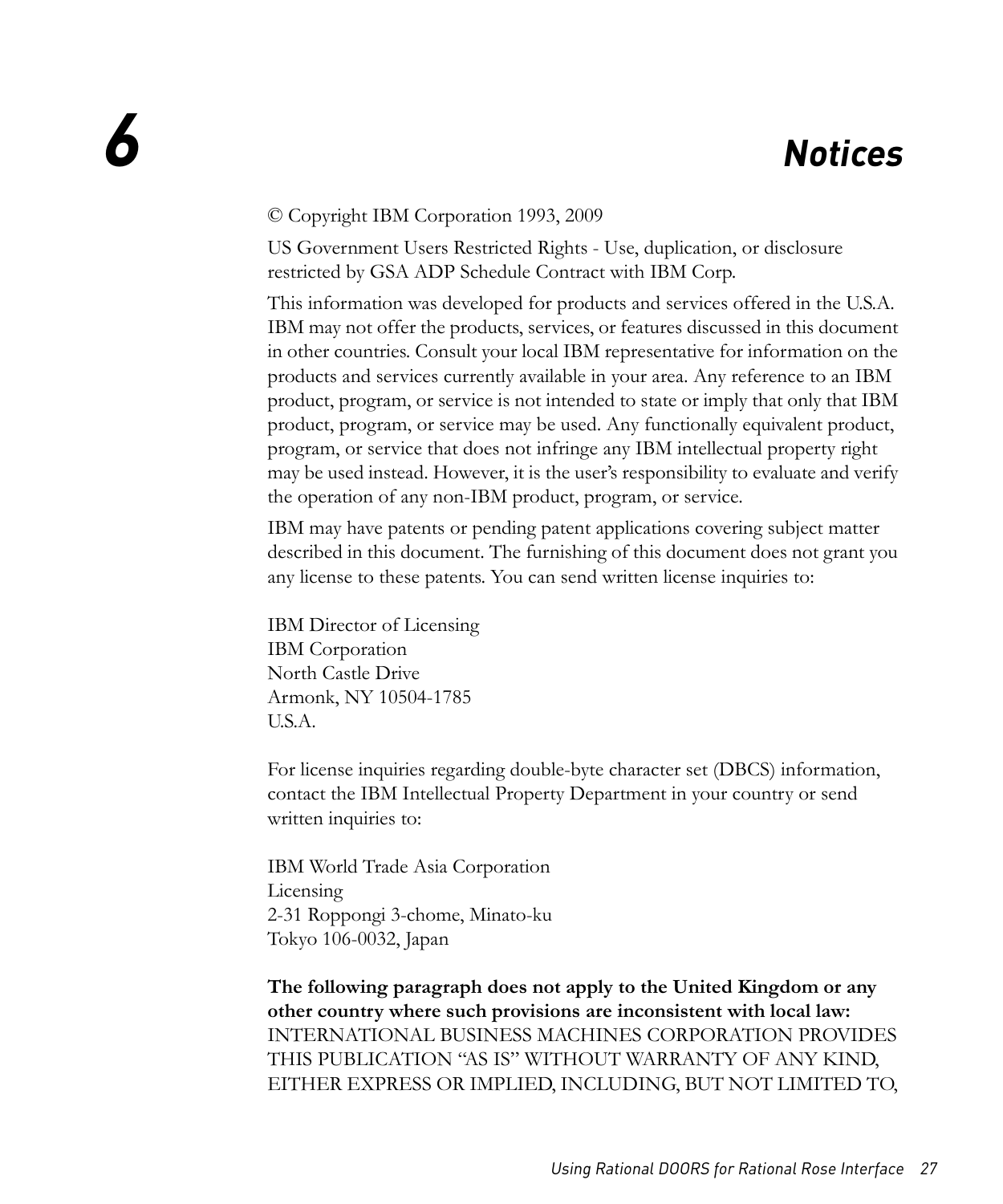#### THE IMPLIED WARRANTIES OF NON-INFRINGEMENT, MERCHANTABILITY OR FITNESS FOR A PARTICULAR PURPOSE.

Some states do not allow disclaimer of express or implied warranties in certain transactions. Therefore, this statement may not apply to you.

This information could include technical inaccuracies or typographical errors. Changes are periodically made to the information herein; these changes will be incorporated in new editions of the publication. IBM may make improvements and/or changes in the product(s) and/or the program(s) described in this publication at any time without notice.

Any references in this information to non-IBM Web sites are provided for convenience only and do not in any manner serve as an endorsement of those Web sites. The materials at those Web sites are not part of the materials for this IBM product and use of those Web sites is at your own risk.

IBM may use or distribute any of the information you supply in any way it believes appropriate without incurring any obligation to you.

Licensees of this program who wish to have information about it for the purpose of enabling: (i) the exchange of information between independently created programs and other programs (including this one) and (ii) the mutual use of the information which has been exchanged, should contact:

Intellectual Property Dept. for Rational Software IBM Corporation 1 Rogers Street Cambridge, Massachusetts 02142 U.S.A.

Such information may be available, subject to appropriate terms and conditions, including in some cases, payment of a fee.

The licensed program described in this document and all licensed material available for it are provided by IBM under terms of the IBM Customer Agreement, IBM International Program License Agreement or any equivalent agreement between us.

Any performance data contained herein was determined in a controlled environment. Therefore, the results obtained in other operating environments may vary significantly. Some measurements may have been made on development-level systems and there is no guarantee that these measurements will be the same on generally available systems. Furthermore, some measurements may have been estimated through extrapolation. Actual results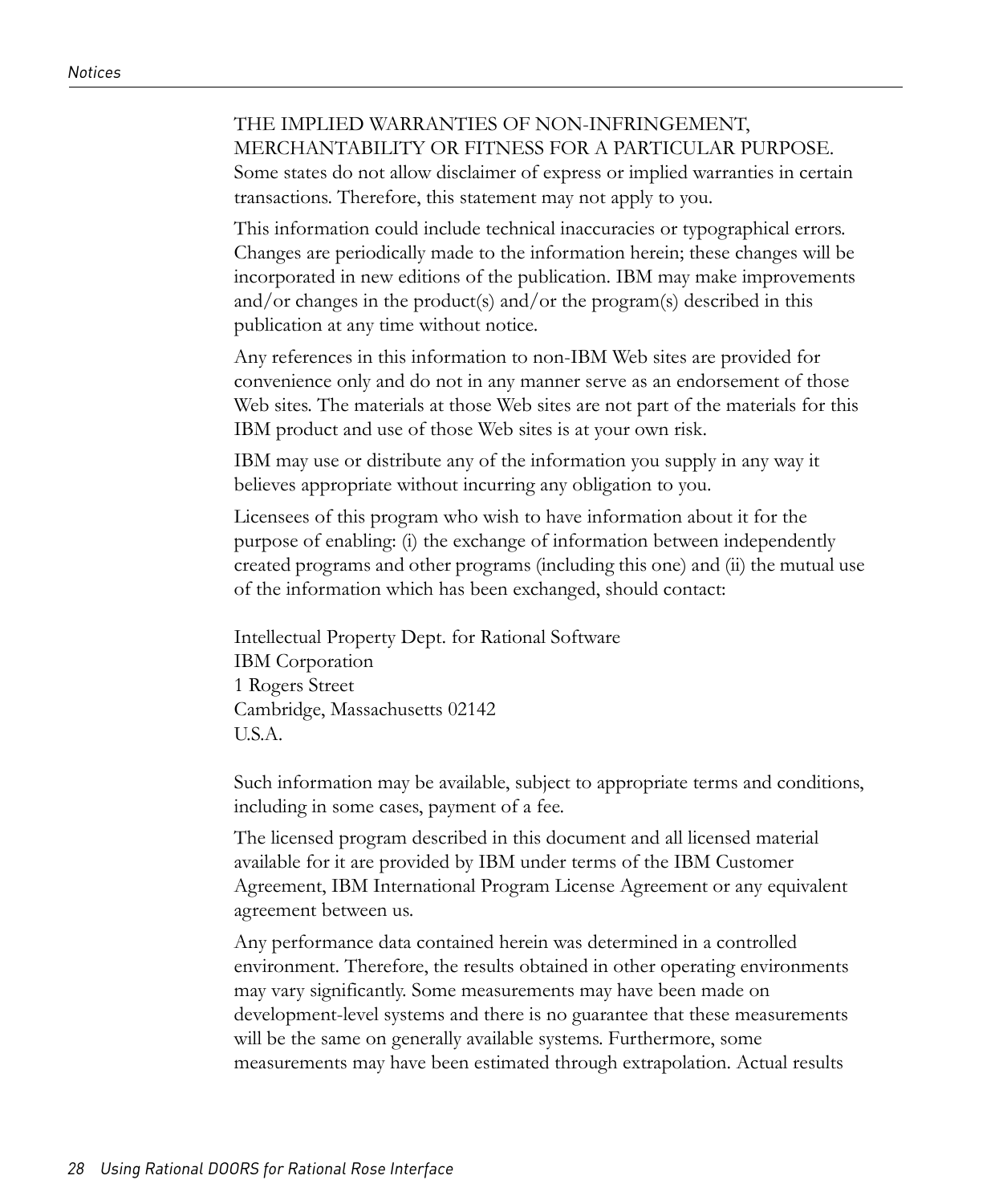may vary. Users of this document should verify the applicable data for their specific environment.

Information concerning non-IBM products was obtained from the suppliers of those products, their published announcements or other publicly available sources. IBM has not tested those products and cannot confirm the accuracy of performance, compatibility or any other claims related to non-IBM products. Questions on the capabilities of non-IBM products should be addressed to the suppliers of those products.

This information contains examples of data and reports used in daily business operations. To illustrate them as completely as possible, the examples include the names of individuals, companies, brands, and products. All of these names are fictitious and any similarity to the names and addresses used by an actual business enterprise is entirely coincidental.

If you are viewing this information softcopy, the photographs and color illustrations may not appear.

Additional legal notices are described in the legal\_information.html file that is included in your software installation.

#### <span id="page-34-0"></span>**Trademarks**

IBM, the IBM logo, and ibm.com are trademarks or registered trademarks of International Business Machines Corp., registered in many jurisdictions worldwide. Other product and service names might be trademarks of IBM or other companies. A current list of IBM trademarks is available on the Web at www.ibm.com/legal/copytrade.html.

Microsoft and Windows are trademarks of Microsoft Corporation in the United States, other countries, or both.

UNIX is a registered trademark of The Open Group in the United States and other countries.

Other company, product or service names may be trademarks or service marks of others.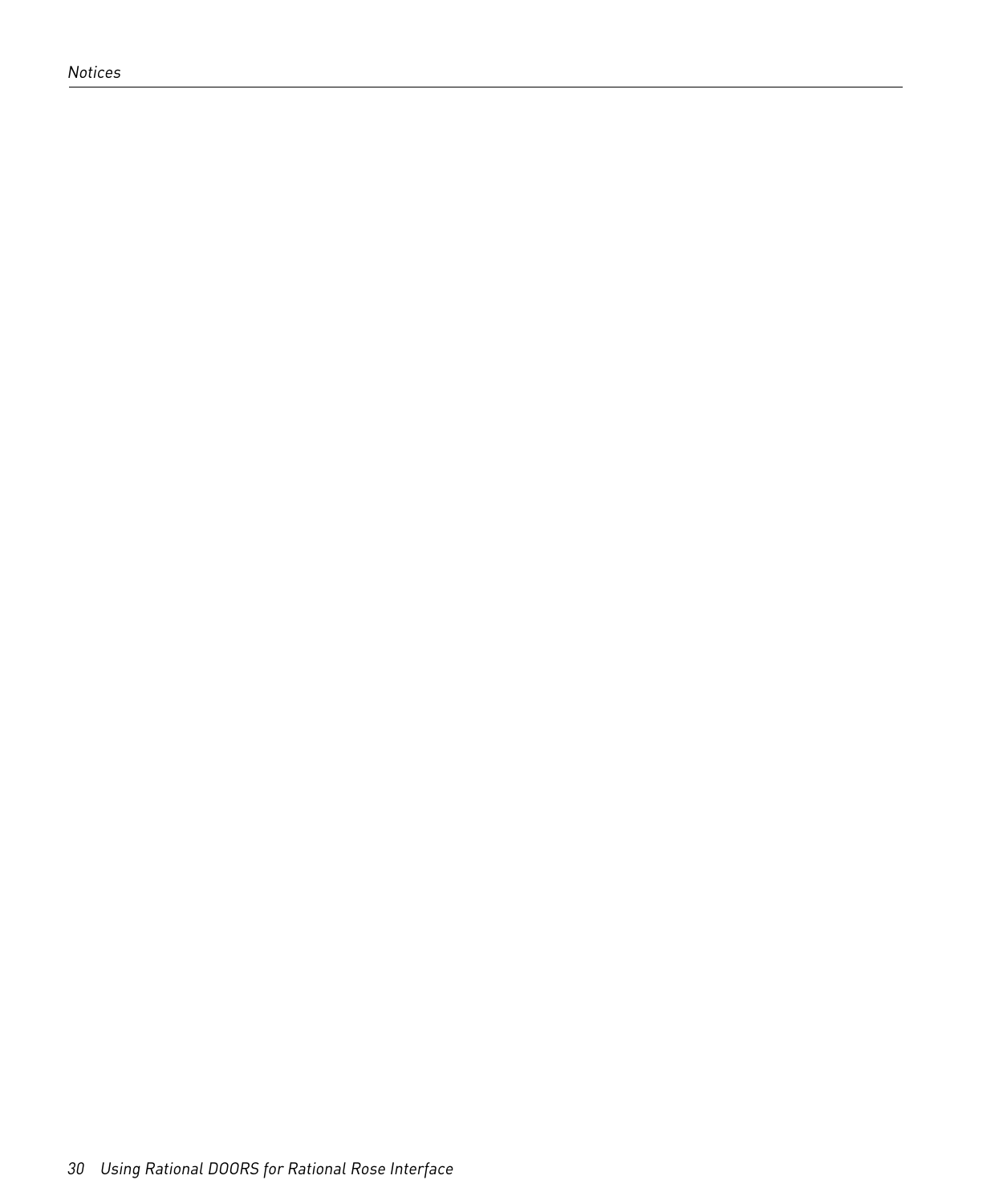# *Index*

# **A**

attributes Object Identifier, [13](#page-18-2) Rational Rose elements, [4](#page-9-0)

# **D**

data sending from Rational DOORS to Rational Rose, [10](#page-15-2) sending from Rational Rose to Rational DOORS, [14](#page-19-1)

# **I**

IBM Customer Support, [23](#page-28-3)

#### **L**

linking directly to Rational DOORS Object IDs, [13](#page-18-3) to items in a Rational Rose browser tree, [19](#page-24-3) to items in a Rational Rose diagram, [18](#page-23-2)

#### **M**

model elements, [6](#page-11-1)

#### **N**

navigating from Rational DOORS to Rational Rose, [13](#page-18-4) from Rational Rose to Rational DOORS, [18](#page-23-3)

#### **O**

Object Identifier attribute, [13](#page-18-2)

#### **R**

Rational DOORS for Rational Rose Interface introduction, [3](#page-8-3) starting sessions, [9](#page-14-2) stopping sessions, [10](#page-15-3) Rational Rose elements associating with Rational DOORS objects, [14](#page-19-2) attributes, [4](#page-9-0) read only, [17](#page-22-3) read-only Rational Rose elements, [17](#page-22-3) Rearrange Data option disabling, [20](#page-25-1) enabling, [19](#page-24-4)

#### **S**

surrogate modules attributes, [4](#page-9-0) introduction, [3](#page-8-4) keeping up-to-date, [5](#page-10-2) object hierarchy, [5](#page-10-3) performing consistency checks, [6](#page-11-2) processing, [19](#page-24-5) Rearrange Data option, [19](#page-24-4) rearranging data, [7](#page-12-1) synchronizing, [6](#page-11-2) traceability, [5](#page-10-4) updating, [17](#page-22-2)

# **T**

traceability, [5](#page-10-4) troubleshooting "suite objects.dll not found", [21](#page-26-4) associations are not updated, [21](#page-26-5) Rational DOORS menu options missing in Rational Rose, [21](#page-26-6) Rational Rose does not exit properly, [22](#page-27-2) two DOORSConnect menus in